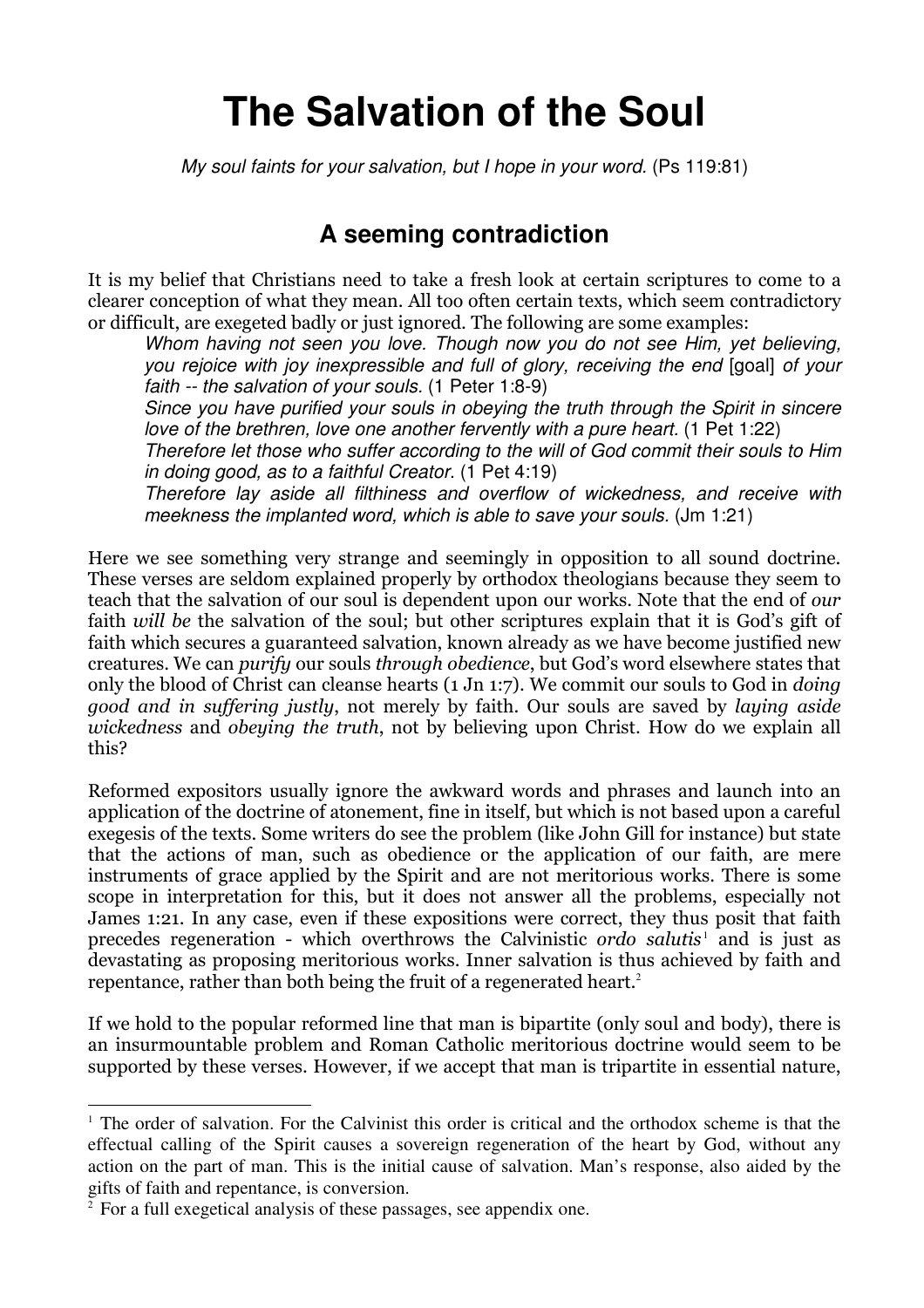$\mathcal{D}$ 

(body, soul and spirit) then the problem is not only overcome, but these verses hold wonderful and inspiring truths for us today.

# **The explanation: the tenses of salvation**

My purpose here is not to defend the trichotomy of man, but to draw attention to the salvation of the soul, a subject which is hardly ever spoken of. Not only do: Jesus, Paul, Peter and James highlight this doctrine; not only does Paul emphasise this to his earliest converts, but Jesus also repeatedly taught that the soul must be saved by certain actions in those who are his (more of this later). This is an important subject.

All the aspects of man's nature come under the sphere of salvation in their own specific way: the spirit (1 Cor 5:5), the soul (1 Pt 1:9) and the body (Rm 8:23). Paul puts all three together in 1 Thess 5:23

Now may the God of peace Himself sanctify you completely; and may your whole spirit, soul, and body be preserved blameless at the coming of our Lord Jesus Christ.

Not only does Paul feel it important to identify these three organs separately, but he denotes the significance of sanctification in all three departments.

We know that man is saved by grace, not works (Eph 2:8) and that once converted, a true believer is assured of eternal life - he is justified before God and truly saved. Why then this mention of needing to save the soul by our actions? What was saved if man's soul is not saved? We also know that the body will be saved in a way that is outside our control; God will change us to be like Christ when he returns (1 Jn 3:2), we do not save our body. Yet we contribute to saving our soul. Why?

#### **Fulness of salvation in the spirit of man**

The full consummation of the kingdom comes with the appearing of the Lord Jesus Christ. Until that time we have the earnest of salvation, but not the fulness in our bodies on earth. Our spirits know the fulness of the Lord (Col 2:10), because they touch heaven, our spirit deals with spiritual things, it is the organ of heavenly perception and is the new creation of God in us (2 Cor 5:17). This is where the new man abides (Eph 4:23-24), whoever is born of God does not sin (1 Jn 3:9). On the contrary, our souls and bodies are not yet fully changed (Heb 10:39; 1 Pt 1:9, 1:22; 1 Cor 15:42; 1 Jn 3:2).

#### **Present, ongoing salvation in the soul of man**

Sanctification is a process going on now. The Christian is not legally ruled by sin, since God reigns in his spirit. In terms of jurisdiction, the believer has been transferred into the kingdom of heaven, yet he can become a slave of sin (at least temporarily). A Christian walking in the light is cleansed from all sin (1 Jn 1:7). He must keep his heart clean and his conscience clear; he must flee lusts, fight temptation and strive against sin. Sanctification in the soul (considered as mind, emotions and volition by both Biblical and secular writers) is an ongoing process.

#### **Future salvation will change the corporeal body of man at the second coming of Jesus Christ**

A believer cannot say that he has no sin (1 Jn 1:8), as his body is dead in sin (Rm 7:13, 25) and corruption increases (Eph 4:22 'corrupt' = being corrupted: present, passive participle, accusative verb, masculine singular). Only by the destruction of this body and the provision of a new spiritual body can sin be fully eradicated from us (1 Cor 15:42-46).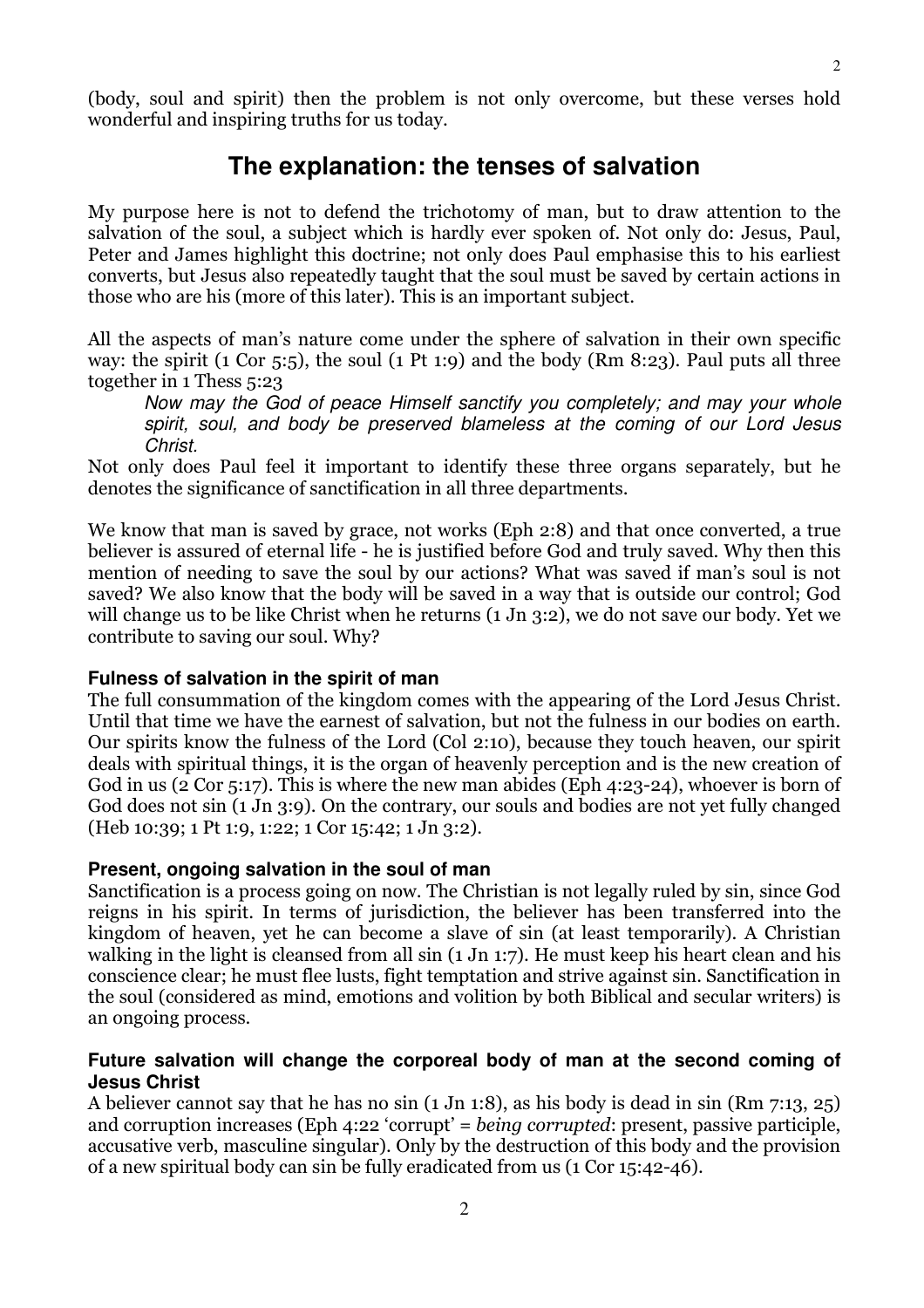#### **Past, present and future salvation**

The explanation for the vicissitudes of the Christian life is the difference between what has transpired already in my spirit (born again, a new creation, the new man - past tense of salvation), what is happening now in my soul (being saved, process of sanctification present tense of salvation) and what will happen in the future (resurrected body with no sin - future tense of salvation). I have a perfect new man (nature) which is of Christ and in Christ, so that he lives in my spirit by his Spirit. But I have a will that sometimes chooses to sin, an emotional life which sometimes lusts and a mind which sometimes thinks wrong things. These features (volition, emotions, mind) amount to the soul. Sanctification is giving God the control of these areas and learning to die to myself in one matter at a time. My body is the expression of my soul and thus the manifestation of good or bad. It's material weaknesses hinder sanctification (it is dead in sin, it thirsts etc.), result in the soul's conflict and requires a complete transformation which will occur at the second coming.

# **Why does the soul need to be saved?**

The soul is the real me, the seat of personality. I am the unique blend of emotions, intellect and will that sum up all the rest of what makes for personality. The salvation of the soul is the process of what I do with salvation. It is the fruit I bear after receiving the life of Christ, it is the trading with the ten pounds (Lk 19:13ff) which I am given by my master. I am trusted with the investment of a life and certain gifts, what I do with them results in who I am.

If the soul was automatically saved, the process of my life would have no bearing at all and personality would be a nonsense. In fact, we would all be the same with: pure affections, submitted wills, and cogent thoughts. We would never fall, stray or disobey. In short, we would be zombies or robots. As it is we are all different. Some are weak emotionally and need encouragement to develop in trust. Some have weak wills and need exhortation to be disciplined. Some have wills that are too strong and need admonishing not to be headstrong. Some are weak minded and need careful teaching. Some are too clever and need to learn humility.

The place where this all takes place is in the body of Christ. It is in the community of saints that we share and mutually encourage one another to be like Christ. The salvation of the soul takes place in the hardships of life and requires the support of brothers and sisters in the Lord.

# **What is the salvation of the soul?**

What is the salvation of the soul as indicated by the texts we previously looked at:

- It is accomplished by faith and is accompanied by joy expressed in love to God (1 Pt 1:9).
- It is a purification accomplished by obedience to the truth, through the Spirit (1 Pt 1:22).
- It involves a sincere love of the brethren (1 Pt 1:22).
- It is accompanied by suffering and doing good (1 Pt 4:19).
- It is achieved by laying aside wickedness and receiving meekness (Jm 1:21).

These things all speak of the impact of sanctification in one's life. Sanctification is the saving of the soul.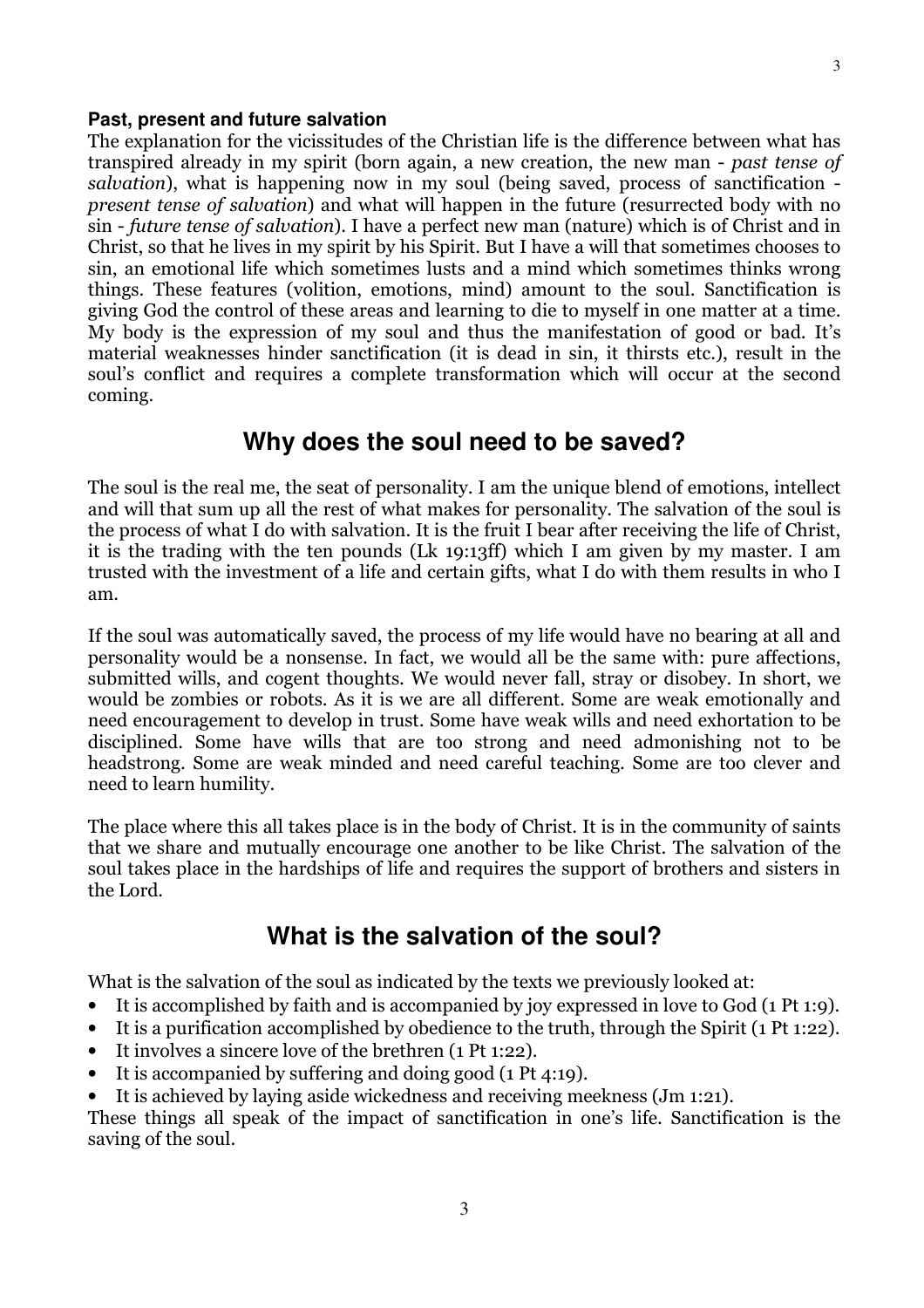# **Sanctification**

#### **What is sanctification?**

A suitable basic definition is given by A. A. Hodge:

The orthodox doctrine is that the Holy Ghost, by his constant influences upon the whole soul in all its faculties, through the instrumentality of the truth, nourishes, exercises, and develops those holy principles and dispositions which he implanted in the new birth, until by a constant progress all sinful dispositions being mortified and extirpated, and all holy dispositions being fully matured, the subject of this grace is brought immediately upon death to the measure of the stature of perfect manhood in Christ.

... Regeneration is the creative act of the Holy Spirit, implanting a new principle of spiritual life in the soul. Conversion is the first exercise of that new gracious principle, in the spontaneous turning of the new–born sinner to God. Sanctification is the sustaining and developing work of the Holy Ghost, bringing all the faculties of the soul more and more perfectly under the purifying and regulating influence of the implanted principle of spiritual life. 3

And another by R. L. Dabney:

Sanctification, in the gospel sense, means then, not only cleansing from guilt, though it presupposes this, nor only consecration, though it includes this, nor only reformation of morals and life, though it produces this; but, essentially, the moral purification of the soul.

... We regard sanctification then as advancing that renovation of man's heart, which regeneration begins. The process of sanctification and that of the mortification of sin are counterparts. The more we live unto righteousness, the more we die unto sin.<sup>4</sup>

#### **Does man contribute to his ongoing sanctification?**

The clear answer is yes he does. The perfectionist idea that a crisis experience of consecration, or a baptism in the Spirit, leads to a life of rest, where holiness is effected by faith is patently unbiblical. For instance the New Testament talks of a strife against sin, which involves effort:

I myself always strive to have a conscience without offence toward God and men. (Acts 24:16)

... striving against sin. (Heb 12:4)

We have to yield our members to God's service (Rm 6:13,16 AV) and not present them as opportunities for sin (Rm 6:13,18, 12:1). Dealing with inner temptations means taking thoughts captive and disciplining our thinking (2 Cor 10:5). We have to put on the new man and put off the old (Eph 4:22-24). The Christian life is a warfare between flesh and Spirit (Rm 8:4-7; Gal 5:17). The evil deeds of the body must be mortified (Rm 8:13). In many such ways we see that sanctification, becoming more separated unto God and more cut of from the world and the flesh, involves effort and well as faith. A crisis of consecration may help me align my life properly, but it is not enough to make me holy.

He who says he abides in Him ought himself also to walk just as He walked. (1 Jn 2:6)

 $\overline{a}$ 

<sup>3</sup> A.A. Hodge, *Outlines of Theology,* chapter 35.

<sup>4</sup> R.L. Dabney, *Systematic Theology,* chapter 25.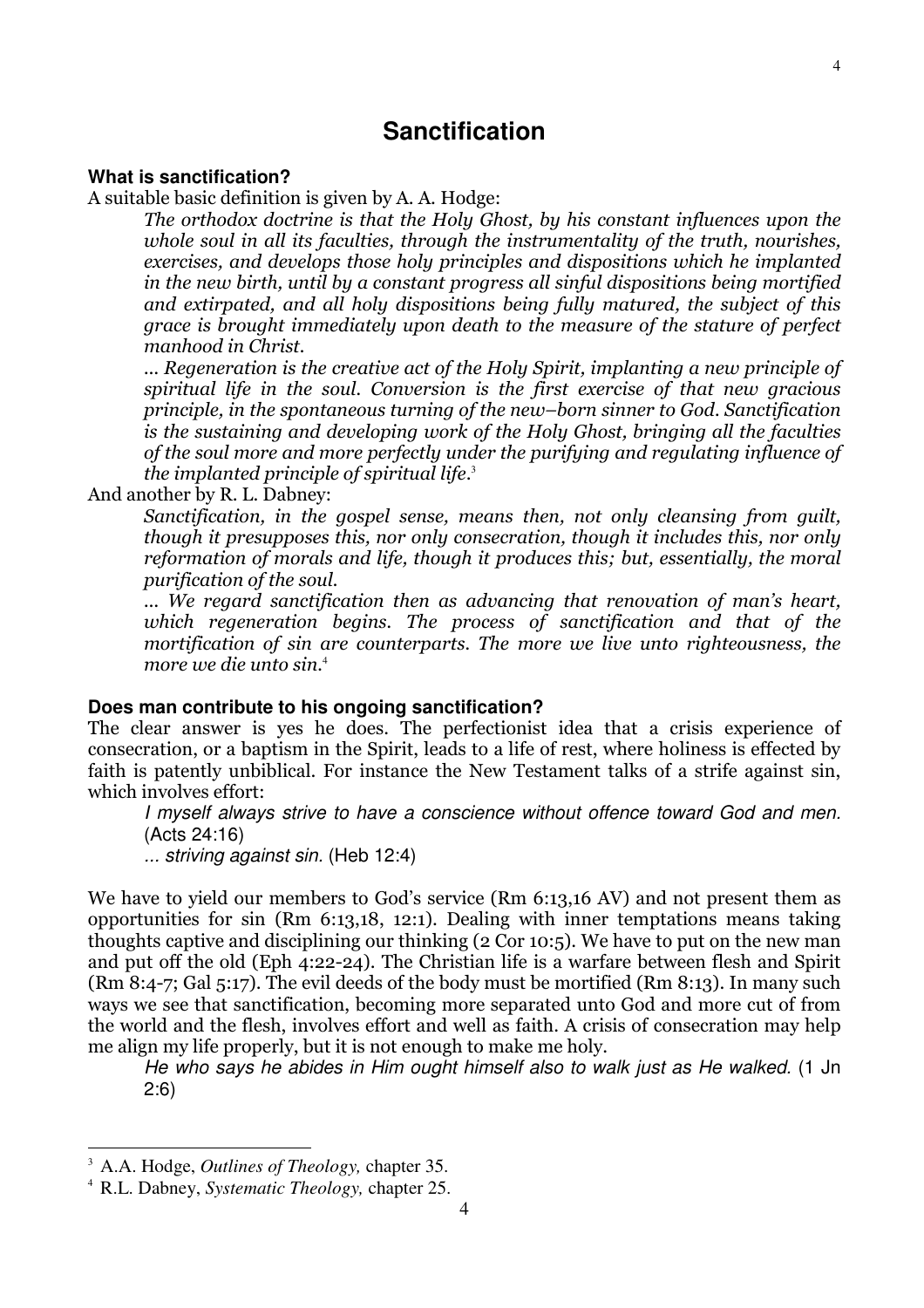So, the process of sanctification involves obedience and effort to gain purification. It is a laying aside of wickedness, of the old life, and a putting on of righteousness in practical ways. This is exactly what is said about the salvation of the soul. The salvation of the soul is the process of sanctification by other words. My spirit knows of full salvation, this is where the new man is created after the likeness of Christ, this is where the new creation dwells in righteousness.

Whoever has been born of God does not sin, for His seed remains in him; and he cannot sin, because he has been born of God. (1 Jn 3:9)

The pure seed of God in my spirit is why God can look upon me with favour, legally justified, even when I have grievously sinned. Without the sanctity of the new man, I could never approach God to confess my sins.

The body is dead in sin (Rm 6:6) and cannot be rescued. It must be consumed by the fire of God to be replaced with a new spiritual body.

My soul is different to both. It is immortal, like my spirit, and will not be consumed at the appearing of the Lord. But neither was it automatically changed at my conversion. I still sin and fail, that is - the personality which is me - still knows corruption and makes wrong decisions. It is where the old man, the Adamic nature resides in my life and this constitutes the ground of warfare, hence the striving. The salvation of the soul is the triumphing over the old nature in me as I decide to obey God instead of the flesh.

However, it must be affirmed that this effort of the believer is energised by the work of the Holy Spirit in his heart. The good works that we do are always predestined and empowered by God. There is no human merit in salvation. God does the good works through us (Eph 2:10; Phil 2:13).

# **What is the basis of this striving for soul salvation?**

#### **Losing one's life, denying one's self, taking up the cross**

Sanctification is all about choice. It is choosing to obey God and to follow Christ rather than do what my old personality wants to do. This means that some hard decisions are inevitable. In a nutshell, to be truly set apart for God, to be holy, we have to completely die to our old way of living. This is so important that Jesus exhorts us to it seven times in the Gospel record.

- Matt 10:37-39
- Matt 16:24-27
- Mk 8:34-38
- Lk  $9:23-24$
- Lk  $14:26-27, 33$
- Lk 17:33
- Jn 12:24-25

Only things which are very important are repeated in all four Gospels, but just this teaching (as far as I am aware) is mentioned seven times in all four Gospels, plus other similar allusions (such as 'he that is first shall be last' etc.). Furthermore, seven is an important Biblical number which indicates perfection. Such features show us that this matter is of great consequence; therefore, we must examine each mention in more detail.

Matt 10:37-39 (parallel with Luke 14:26-27, 33)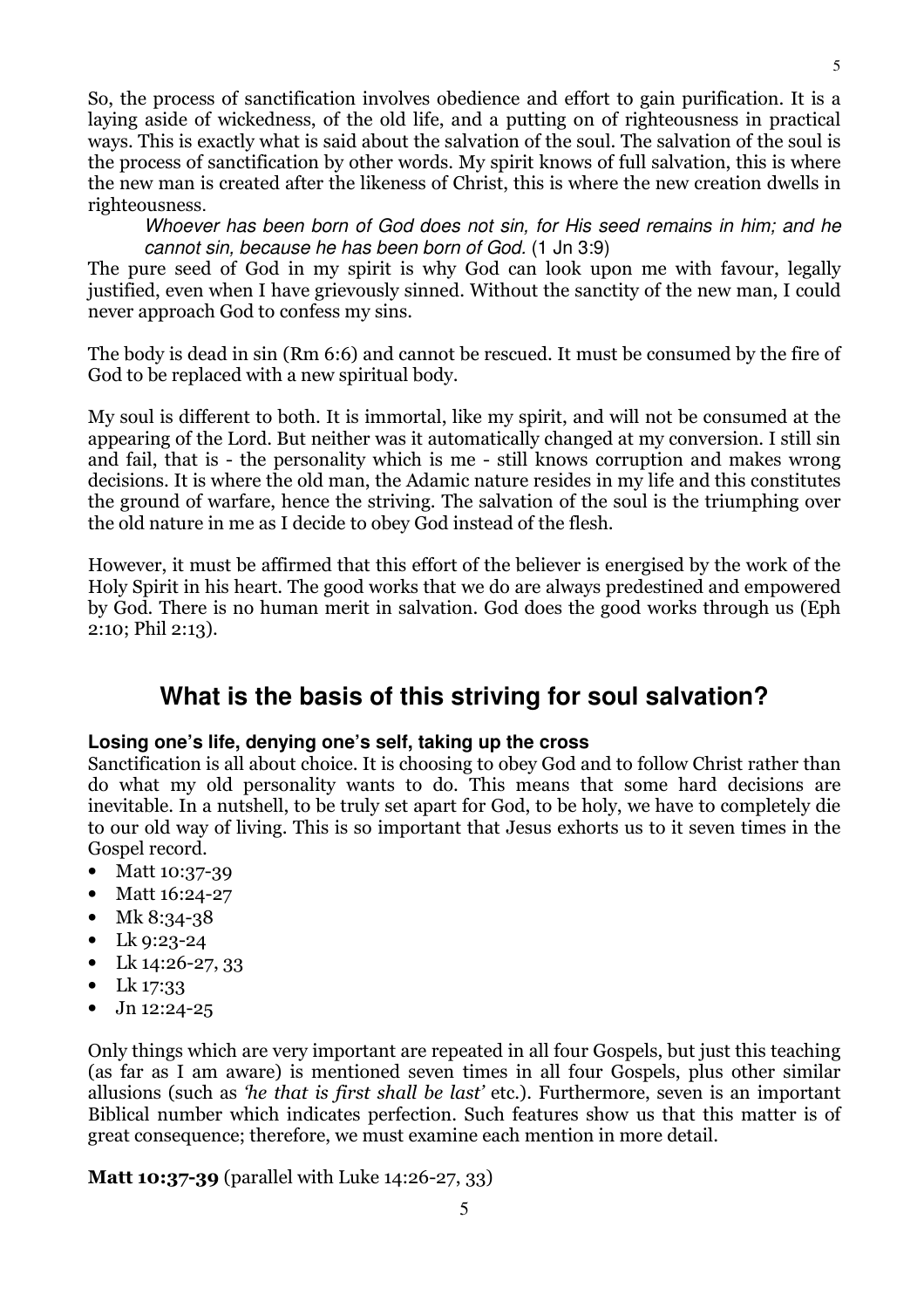37 "He who loves father or mother more than Me is not worthy of Me. And he who loves son or daughter more than Me is not worthy of Me.

38 "And he who does not take his cross and follow after Me is not worthy of Me.

 39 "He who finds his life will lose it, and he who loses his life for My sake will find it."

#### Lk 14:26-27, 33

 $\overline{a}$ 

 26 "If anyone comes to Me and does not hate his father and mother, wife and children, brothers and sisters, yes, and his own life also, he cannot be My disciple.

 27 "And whoever does not bear his cross and come after Me cannot be My disciple. ...

 33 "So likewise, whoever of you does not forsake all that he has cannot be My disciple."

This is mentioned to prospective disciples in the context of confessing or denying Christ and the need to love him even above one's own family. First note that the word 'life' here is actually 'soul' (as in the texts which follow) and the word 'lose' here has the meaning of: 'destroy', 'put an end to', 'put to death', 'abolish'.

What Jesus is saying is that the life of following him is one of dying to one's self in every form. The Christian life of true discipleship means an end to normal family priorities, to worldly ambition, to my preferred choices, tastes and desires. If I put Jesus' commandments first, I will eternally save my soul; but if I ignore the priority of his will and seek the benefits of my soul (i.e. give importance to my feelings, my choices, my attitudes, my thoughts), my soul, self life, will be destroyed. A person cannot be a true disciple if he does not live this way; we cannot water down what Jesus specifically states.<sup>5</sup>

[Losing the soul here does not mean perishing in hell. If it did, saving our soul for eternal life would necessitate going to hell first as a result of losing it! It means losing what the soul delights in at the end, not gaining one's desires.]

Here is a clear commentary of the saving of the soul mentioned by Peter. We save our soul by denying ourselves and following Christ. Christ's hearers would be very clear what he meant by the allusion to the cross. It did not mean: struggles, trials, difficulties; it meant ignominious and final death. A person who takes up his cross is on the road to a barbarous and humiliating execution. The amazing thing is that Jesus considers this death as a basic requirement of discipleship. It normally has nothing to do with martyrdom, excepting that physically dying for faith in Christ is the ultimate form of denying one's self.

Neither does losing one's life simply mean abandoning the lusts and pleasures of this life, the comforts and benefits of this world, as many expositors suggest. The word 'soul' cannot be forced to mean worldly pleasures. It is astonishing that otherwise sound exegetes make such basic mistakes in this matter. We must lose, die to, our innermost strengths, weaknesses, desires, hopes, ambitions and all that makes us what we were in Adam. We must live the new life given by God if we are to be truly Christ's disciples. This is the same thrust as that found in the other passages.

**Matt 16:24-27** (parallel with Mk 8:34-38 and Luke 9:23-26)

<sup>&</sup>lt;sup>5</sup> This does not mean that Christians can lose their salvation if they don't work hard enough. Rather, it means that genuine Christians will grow in holiness and will hate their own lives. Superficial converts will not engage in this work.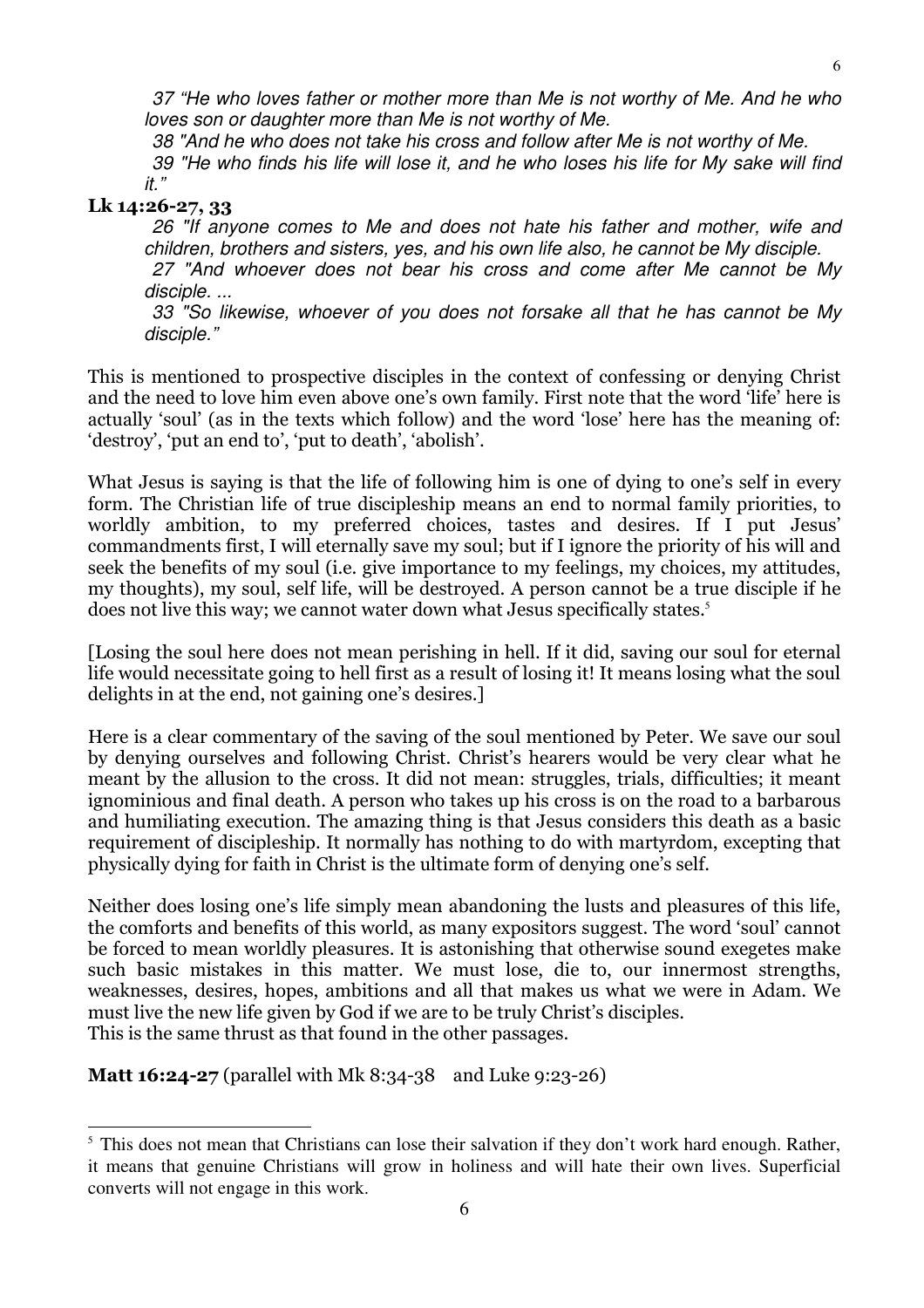24 Then Jesus said to His disciples, "If anyone desires to come after Me, let him deny himself, and take up his cross, and follow Me.

 25 "For whoever desires to save his life will lose it, but whoever loses his life for My sake will find it.

 26 "For what profit is it to a man if he gains the whole world, and loses his own soul? Or what will a man give in exchange for his soul?

 27 "For the Son of Man will come in the glory of His Father with His angels, and then He will reward each according to his works."

#### Mk 8:34-38 (parallel with Matt 16:24-27 and Luke 9:23-26)

34 When He had called the people to Himself, with His disciples also, He said to them, "Whoever desires to come after Me, let him deny himself, and take up his cross, and follow Me.

 35 "For whoever desires to save his life will lose it, but whoever loses his life for My sake and the gospel's will save it.

 36 "For what will it profit a man if he gains the whole world, and loses his own soul? 37 "Or what will a man give in exchange for his soul?

 38 "For whoever is ashamed of Me and My words in this adulterous and sinful generation, of him the Son of Man also will be ashamed when He comes in the glory of His Father with the holy angels."

#### Lk 9:23-26 (parallel with Matt 16:24-27 and Mk 8:34-38)

Then He said to them all, "If anyone desires to come after Me, let him deny himself, and take up his cross daily, and follow Me.

 24 "For whoever desires to save his life will lose it, but whoever loses his life for My sake will save it.

 25 "For what profit is it to a man if he gains the whole world, and is himself destroyed or lost?

 26 "For whoever is ashamed of Me and My words, of him the Son of Man will be ashamed when He comes in His own glory, and in His Father's, and of the holy angels."

[Again 'life' = 'soul' here; they are both the Greek word *psuche*.]

Added to the earlier message is a clear statement that there is a reward for works done in the context of the soul. Expositors also have difficulty with this in order to avoid the error of meritorious works in salvation. To avoid the problem, they make these passages refer to conversion as if Jesus was simply making an evangelistic statement; but he is talking to disciples (Matt 16:24), i.e. those who have already left all to follow him, converted people.

The redemption gained by Christ is not what is in view here. Jesus is talking to those who know of salvation, are already justified by faith and assured of heaven. The works are the works of the soul, enabled by grace, to put the old man to death. The application of the cross to the soul is the mortification of the old nature. Believers are to live daily by denying their own life, die to the desires of the flesh and follow the will of God. The more they succeed in doing this, the more they will be rewarded.

#### Lk 17:33

"Whoever seeks to save his life will lose it, and whoever loses his life will preserve it."

Note that the first word 'life' = 'soul' but the second word 'life' is not psuche and is not actually in the Greek text; instead of using 'soul' the text says 'whoever shall lose it will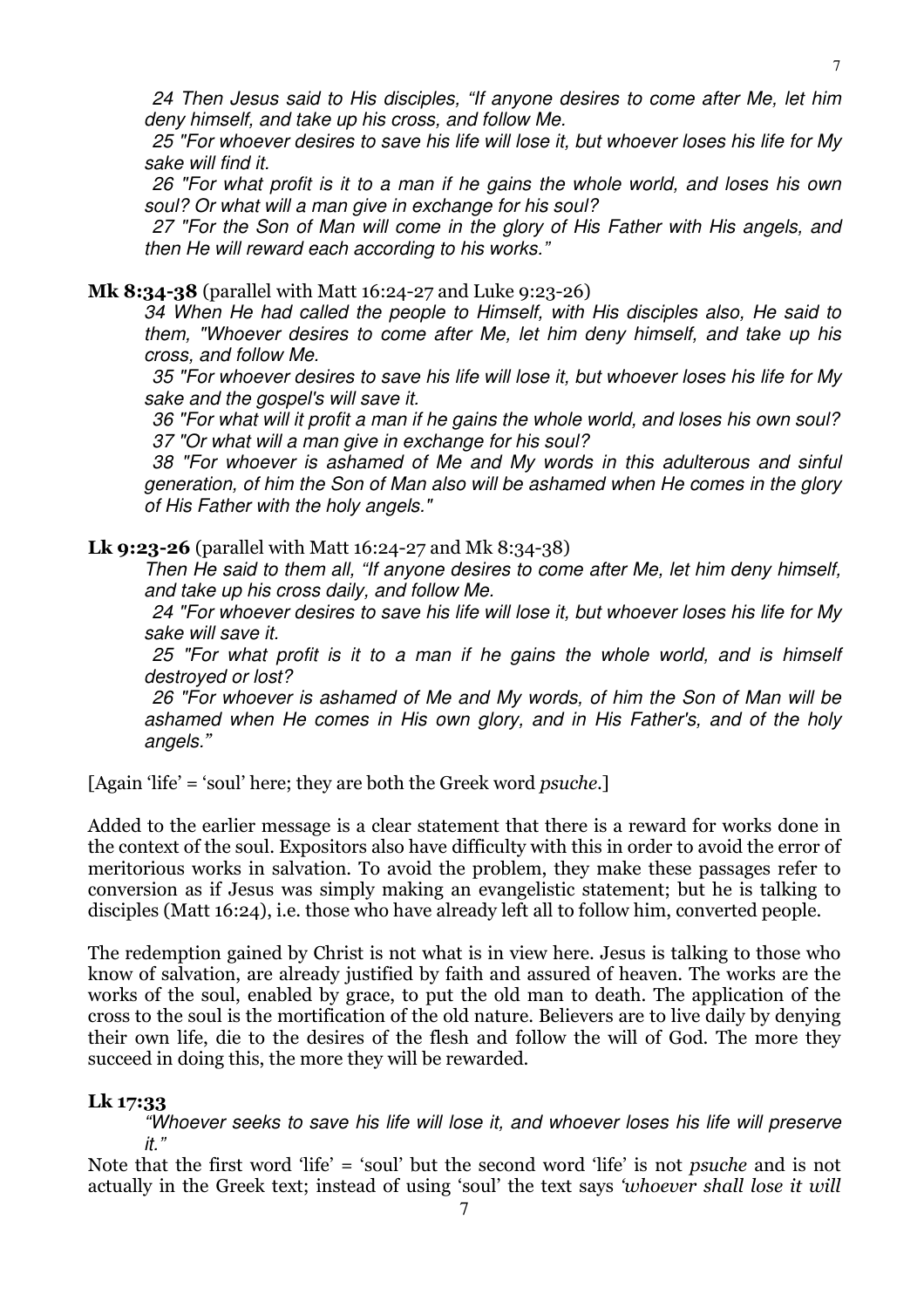#### Jn 12:24-25

 24 "Most assuredly, I say to you, unless a grain of wheat falls into the ground and dies, it remains alone; but if it dies, it produces much grain.

 25 "He who loves his life will lose it, and he who hates his life in this world will keep it for eternal life."

John adds the figurative idea of a seed dying in order to bear fruit. This ties together thoughts found in the synoptic Gospels - losing my soul, denying my self leads to bearing eternal fruit.

#### **Clarification on dying to one's self**

#### It is not masochism

Self denial has nothing to do with the medieval practice of self-mutilation or self inflicted pain. To pay for sin, misguided penitents would whip themselves with scourges or pray on their knees along streets or up steps. Such behaviour is obviously foolish and pointless. Neither does this dying mean that believers must make themselves suffer discomfort in this life, as if relaxing was a sin. Some confused believers refuse to take valid holidays, improve their financial circumstances, sleep sufficiently, play games with their children and so forth, considering that this is sowing to the flesh. In fact, God has commanded us to look after our bodies and take necessary relaxation and strive to improve our circumstances by working hard. Dying to ourselves does not mean any of these things.

#### It is not passivity

The Quietists erred in this manner, they sought to eradicate passion and any human activity in meditating upon God and being lost in him. Dying to self was passivity and mysticism for them. Michael de Molinos wrote an influential book called The Spiritual Guide. In it he says that the highest state is consists:

'in being totally divorced from self, being elevated above all things, being fully united with God, and in passive reflection to lose one's self fully in God, thus worshipping Him in pure love' 6

This inward contemplation is as abstruse as pagan mystics. It is a sort of reverse sensuousness; the lack of any feeling leads to an felt emptiness which is presumed to be contact with God. In fact it is a heightening of inward sensibilities and a losing of self-control. Such states make men the pawns of Satan as they are easily fooled and manipulated in this condition. [Note that extreme, modern, charismatic worship can lead to the same altered state.] In losing ourselves, dying to ourselves, denying ourselves we do not become 'no self', or zombies; we become our true self in God. We don't cease to function with personality, we become a submitted personality.

The mystical, passive methods (favoured by many evangelicals influenced by 'Christian' mystics and perfectionists) lead to acting by natural means without the Spirit: they rely on human imagination, feelings (or lack of them) and fantasies. As such, the 'spiritual' results can be mimicked by pagans using their similar techniques.

#### What it is

 $\overline{a}$ 

It means that we cease to place ourselves in the driving seat of our lives; we yield total control to the Lord. We are careful not to plan the future without seeking God's mind; we take no hasty action. It is all about following the Lord; we cannot do this if we take our own

<sup>6</sup> Wilhelmus à Brakel, *The Christian's Reasonable Service*, Chapter 43. E4 CD Rom.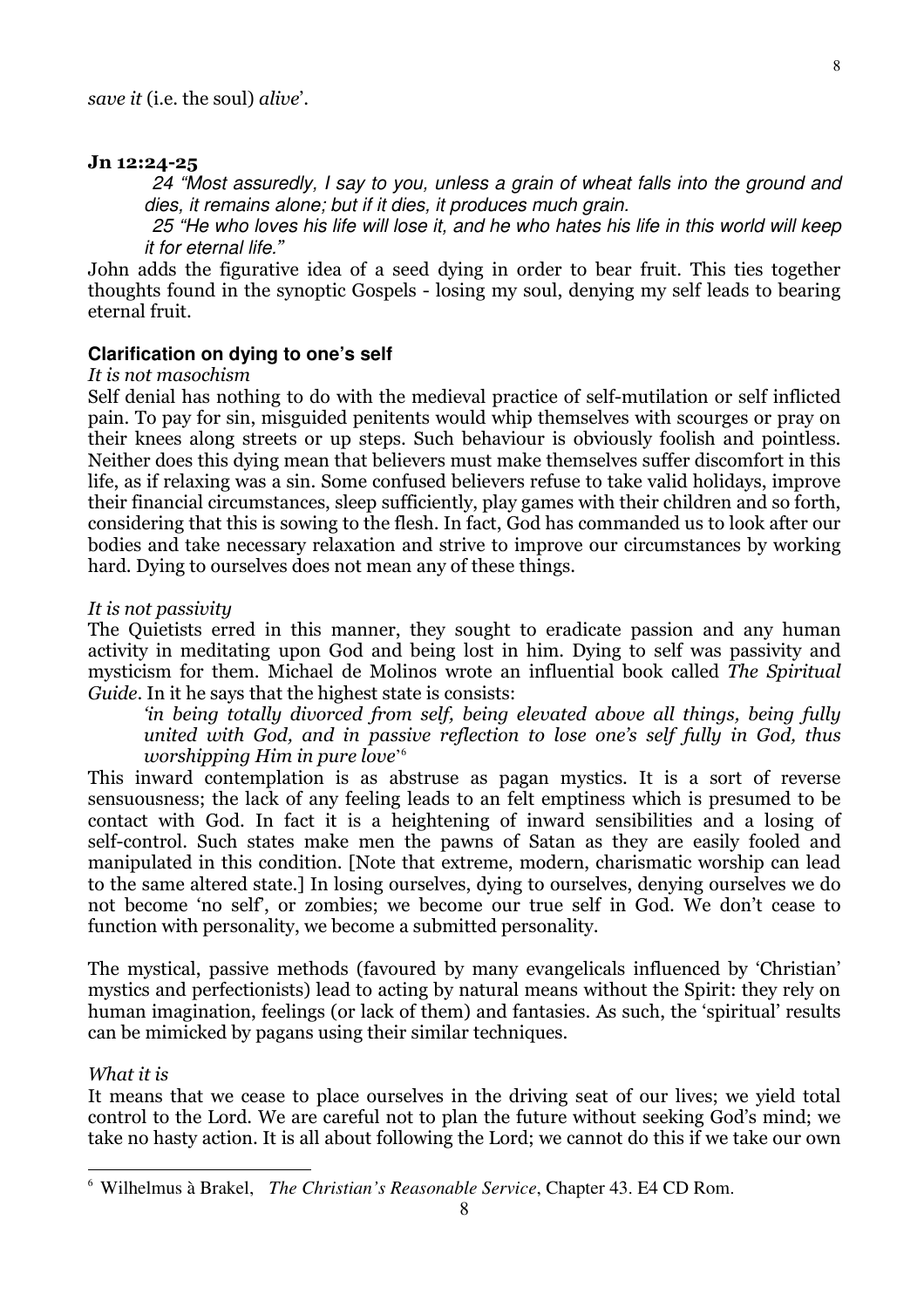path. True self-denial is a focusing upon the Lord Jesus and not ourselves. It is not an extreme introspection, but an ignoring of self, with its thirsts and desires, and concentrating upon Christ. It is a looking away not a looking inside.

It is also a refusal to do 'spiritual' things solely in the strength of my own personality. This is why we Christians suffer so much; God is carefully stripping back the strength of our human, inner resources so that we will lean upon him and wait for his graceful supply. The natural strength, and worldly learning, of Moses was of no use to God. After 80 years Moses had learned to be the meekest man in all the earth (Num 12;3); i.e. he was a humbled man able to rein in his personality, like a broken horse, not trusting in his abilities and ready to wait for God.

#### **Application**

 $\overline{a}$ 

From these passages we can draw some important truths.

- If I want to bear genuine spiritual fruit for God in my life, I must begin by abandoning my clever ideas on how to do it. Only by dying to my natural cleverness, winsomness, passion and so on, can I hope to bear genuine fruit. This does not mean that I will never use my intellect, it means that I must let God direct my powers, not instigate my own ideas then seek to implement them by prayer and effort.
- The application of a sovereign atonement to us results in redemption, justification and adoption. There is no possible way that this can be merited to us and cannot lead to rewards. Yet rewards are clearly promised to those who die to themselves and follow Christ as true disciples. It is the salvation of the soul, the obedience in sanctification which leads to rewards. As I utilise my talent, my pound I will be rewarded (pound = mina in NKJV; see Matt  $25:14$ ff; Lk 19:11ff).<sup>7</sup>

We can also draw out some important questions to ask ourselves:

- Am I familiar with the concept of dying to my own desires, ideas, and strengths?
- What was the last thing in my personality which I submitted to the cross and left it to die?
- Do I rush in to 'spiritual' strategies in the church which solely emanate from my own ideas? How do I know that my current plans are from God?
- Am I always confident in spiritual matters, un-phased by events?
- Am I concerned to save my reputation at all costs or can I let it die?
- Could I lose everything, let everything die, and still love God?
- How do I view saints who have seemingly let their ministries go into death when they could have been 'successful'?

# **A Commentary by Paul**

Paul tends not to use the same terminology for this as Jesus and Peter. He had a deeper revelation of the teaching of Christ than Peter was granted as Peter readily admits (2 Pt 3:15-16). This was in accordance with Jesus' promise to reveal his final teaching later through the Spirit to his chosen apostles (Jn 14:26). Paul was the last of the 'apostles of the lamb', (1 Cor 15:8; Rev 21:14).

<sup>7</sup>The parable of the talents relates to spiritual gifts and natural abilities (*'to each according to his own ability'*), as various amounts are given to differing believers; but in the parable of the ten pounds, the exact same amount is given to all the disciples, this is the value of a life which we all have to invest, not varying amounts of gifts.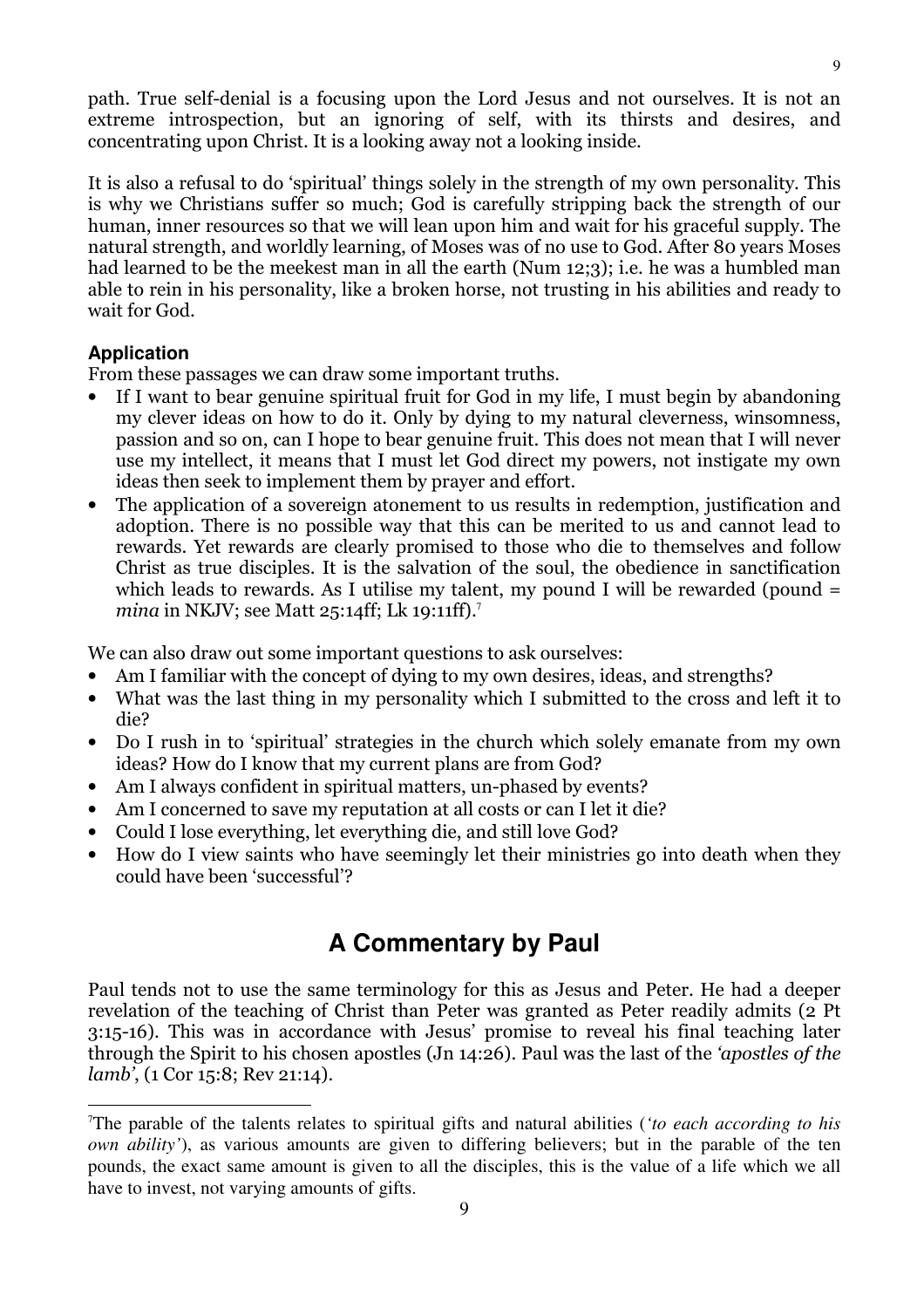10

Paul explains about the progression of sanctification as a putting off of the old man and a putting on of the new man (in Christ). This is clearly the same as dying to ourselves.

#### Eph 4:22-25

 22 Put off, concerning your former conduct, the old man which grows corrupt according to the deceitful lusts,

23 and be renewed in the spirit of your mind.

 24 and that you put on the new man which was created according to God, in true righteousness and holiness.

25 Therefore, putting away lying ....

Sanctification is twofold: firstly it is a putting off of our old lifestyles and natural inner resources; secondly it is a putting on of the life of Christ in true godliness. This is why the Christian life is to be lived by faith (Rm 1:17), I must believe what I cannot see, that the strength of my life is being undercut as I choose to live by the power of Christ's life. The action of this is not a vague passivity but a deliberate choosing: not giving in to my weaknesses, mistrusting my own strengths but depending upon the sufficiency of Christ. The more we obey in denying ourselves, the more we learn and mature so that the pathways of our thinking are redirected (mind renewed).

#### Col 3:5-12

5 Therefore put to death your members which are on the earth: fornication, uncleanness, passion, evil desire, and covetousness, which is idolatry.

 6 Because of these things the wrath of God is coming upon the sons of disobedience,

7 in which you yourselves once walked when you lived in them.

 8 But now you yourselves are to put off all these: anger, wrath, malice, blasphemy, filthy language out of your mouth.

9 Do not lie to one another, since you have put off the old man with his deeds,

 10 and have put on the new man who is renewed in knowledge according to the image of Him who created him,

 11 where there is neither Greek nor Jew, circumcised nor uncircumcised, barbarian, Scythian, slave nor free, but Christ is all and in all.

 12 Therefore, as the elect of God, holy and beloved, put on tender mercies, kindness, humility, meekness, longsuffering....

#### 2 Cor 5:14-17

 14 For the love of Christ compels us, because we judge thus: that if One died for all, then all died;

 15 and He died for all, that those who live should live no longer for themselves, but for Him who died for them and rose again.

 16 Therefore, from now on, we regard no one according to the flesh. Even though we have known Christ according to the flesh, yet now we know Him thus no longer.

 17 Therefore, if anyone is in Christ, he is a new creation; old things have passed away; behold, all things have become new.

#### Rm 6:1-13

1 What shall we say then? Shall we continue in sin that grace may abound?

2 Certainly not! How shall we who died to sin live any longer in it?

 3 Or do you not know that as many of us as were baptised into Christ Jesus were baptised into His death?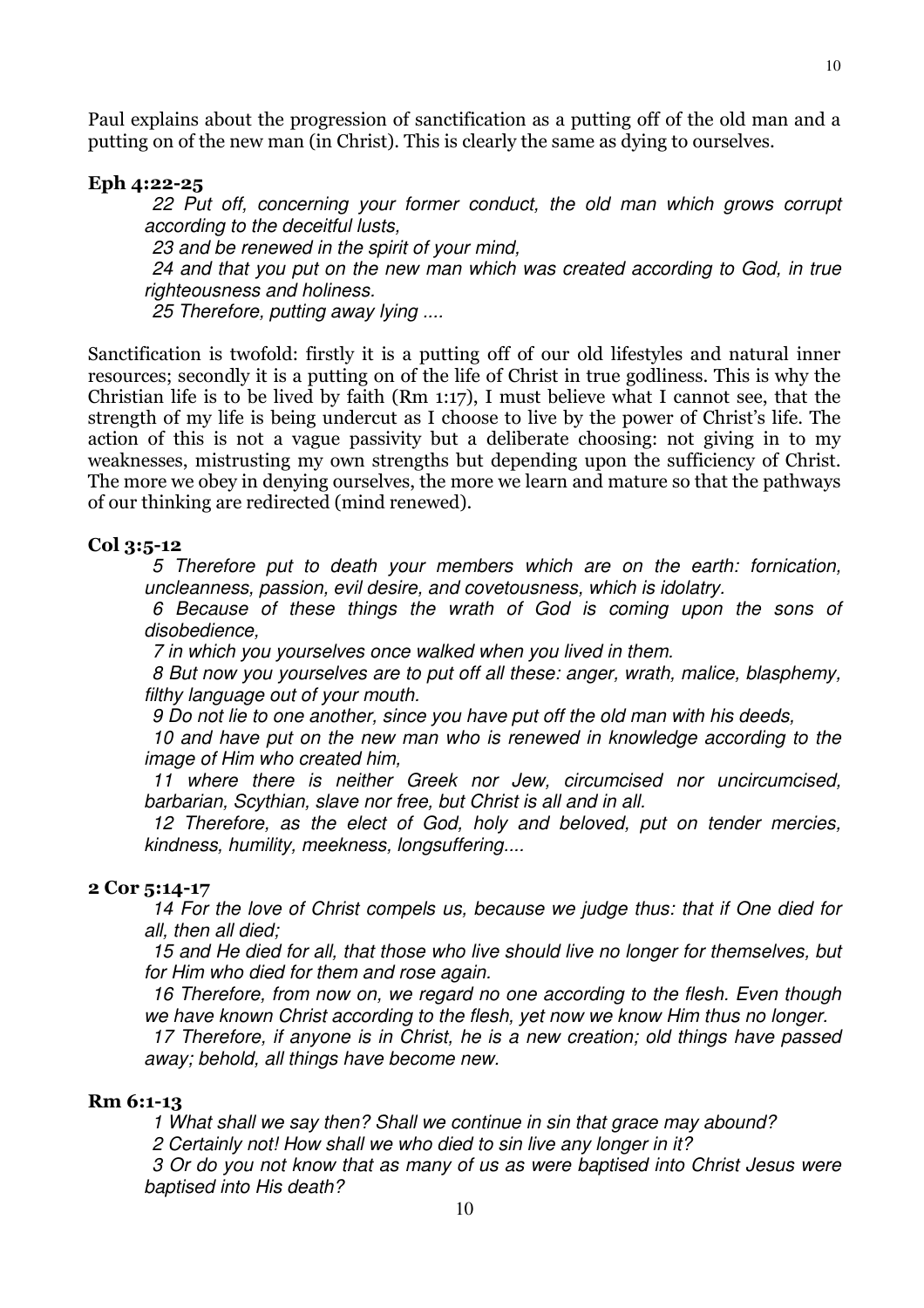5 For if we have been united together in the likeness of His death, certainly we also shall be in the likeness of His resurrection,

 6 knowing this, that our old man was crucified with Him, that the body of sin might be done away with, that we should no longer be slaves of sin.

7 For he who has died has been freed from sin.

8 Now if we died with Christ, we believe that we shall also live with Him,

 9 knowing that Christ, having been raised from the dead, dies no more. Death no longer has dominion over Him.

 10 For the death that He died, He died to sin once for all; but the life that He lives, He lives to God.

 11 Likewise you also, reckon yourselves to be dead indeed to sin, but alive to God in Christ Jesus our Lord.

 12 Therefore do not let sin reign in your mortal body, that you should obey it in its lusts.

13 And do not present your members as instruments of unrighteousness to sin, but present yourselves to God as being alive from the dead, and your members as instruments of righteousness to God.

#### Rm12:1-2

1 I beseech you therefore, brethren, by the mercies of God, that you present your bodies a living sacrifice, holy, acceptable to God, which is your reasonable service. 2 And do not be conformed to this world, but be transformed by the renewing of your mind, that you may prove what is that good and acceptable and perfect will of God.

The thrust of Paul's teaching is that the old life must be put off, in practice, by a deliberate choice and action since the basis of it's life is already dead, co-crucified with Christ on the cross.

The soul thus contains two men (natures): our old Adamic nature and our new, recently birthed life in Christ. This new life is immature and growing. The more we choose to put this life on, the more it grows to be like Christ. We die to ourselves, are broken in the strength of our old life; we see a manifestation of the resurrected life of Christ in our new life. Just as Gideon's earthen vessels were smashed to reveal light in darkness which confounded the enemy, so the believer gives himself to be broken and die, for the life of Jesus to be revealed in his soul by the fruit of the Spirit.

#### 2 Cor 4:6-18

6 For it is the God who commanded light to shine out of darkness, who has shone in our hearts to give the light of the knowledge of the glory of God in the face of Jesus Christ.

 7 But we have this treasure in earthen vessels, that the excellence of the power may be of God and not of us.

 8 We are hard pressed on every side, yet not crushed; we are perplexed, but not in despair;

9 persecuted, but not forsaken; struck down, but not destroyed --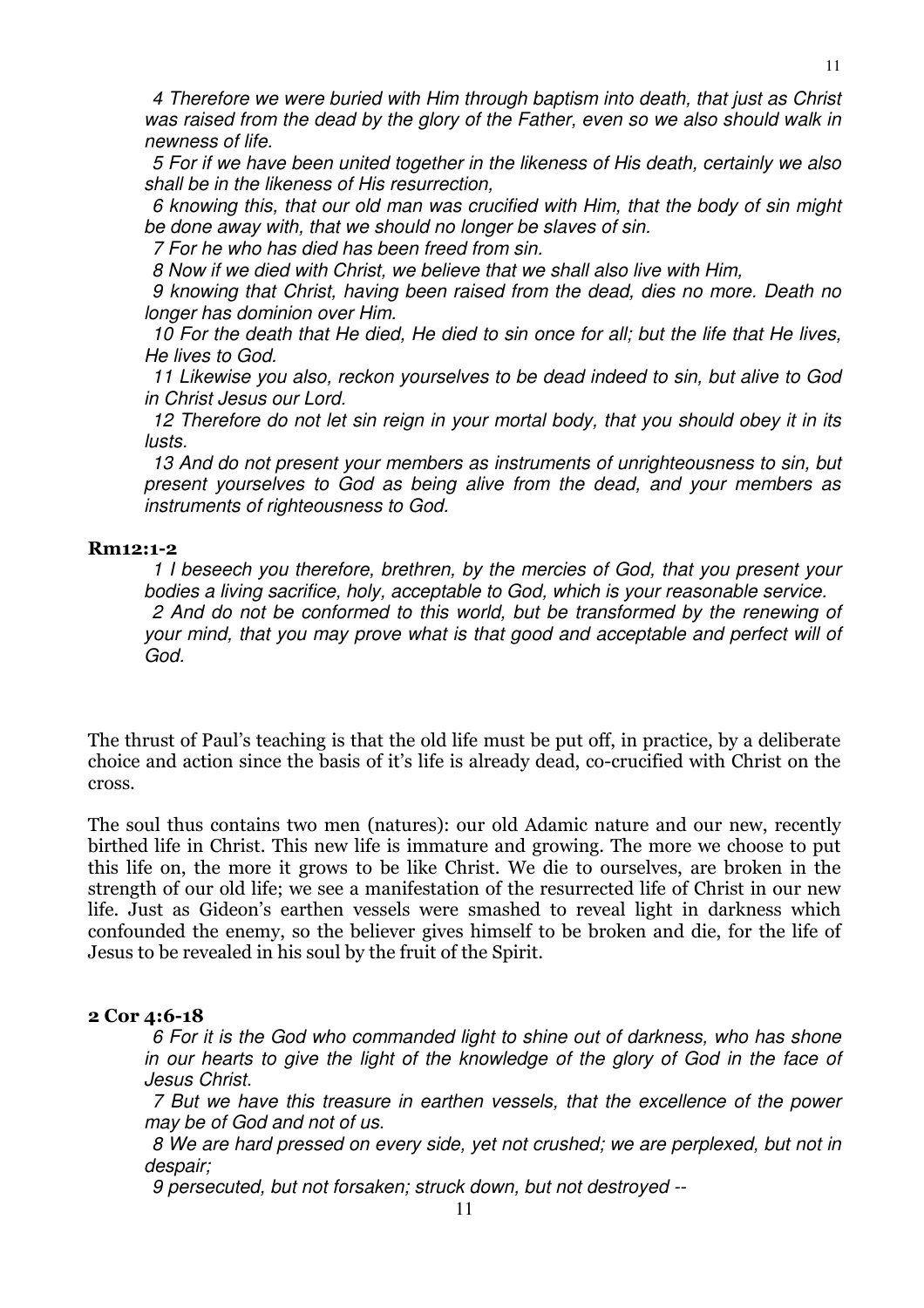11 For we who live are always delivered to death for Jesus' sake, that the life of Jesus also may be manifested in our mortal flesh.

12 So then death is working in us, but life in you.

 13 And since we have the same spirit of faith, according to what is written, "I believed and therefore I spoke," we also believe and therefore speak,

 14 knowing that He who raised up the Lord Jesus will also raise us up with Jesus, and will present us with you.

 15 For all things are for your sakes, that grace, having spread through the many, may cause thanksgiving to abound to the glory of God.

 16 Therefore we do not lose heart. Even though our outward man is perishing, yet the inward man is being renewed day by day.

 17 For our light affliction, which is but for a moment, is working for us a far more exceeding and eternal weight of glory,

 18 while we do not look at the things which are seen, but at the things which are not seen. For the things which are seen are temporary, but the things which are not seen are eternal.

#### Mortification is by the Spirit

For if you live according to the flesh you will die; but if by the Spirit you put to death [mortify AV] the deeds of the body, you will live. (Rm 8:13)

'Mortify' means 'to put to death', and is only translated as 'mortify' in this verse by AV, hence the more colloquial translation by the NKJV. The word thanatoo appears 11 times in the Greek NT and always means 'to kill'. It is used of the martyrdom of persecuted believers (Matt 10:21) as well as the plan to crucify Christ (Matt 27:1). Puritan and reformed preachers have written much on the doctrine of mortification but the use of such words alienates the modern generation and clouds the connection between Paul's teaching here and Peter and James' teaching elsewhere.

This verse makes clear that, although we are challenged by God to put our old nature to death by denying ourselves, this is only achieved with the help of the Holy Spirit, whose especial job it is to empower our sanctification. Denying ourselves needs grace and putting on Christ requires power.

This verse is a clear parallel to the words of Christ: we must deny our flesh or we will die, but as we deny ourselves, we gain life. The life to be gained is the fulness of spiritual life in Christ, full of peace and truth. If we fail to deny ourselves by taking up our cross, our lives will be as good as dead; but if we put to death the old nature in practice, we will know the power of eternal life day by day.

# **Spiritual fruit**

The life of Christ cannot be seen by men whilst it is in a man's spirit. It must be revealed in a form that men can see, touch and hear. That life must be revealed by the soul. The fruit of the Spirit is the character of Christ: love, joy peace, patience (long-suffering), kindness, goodness, faithfulness, meekness (gentleness) and self-control. These virtues are released through death, through the cross:

22 But the fruit of the Spirit is love, joy, peace, longsuffering, kindness, goodness,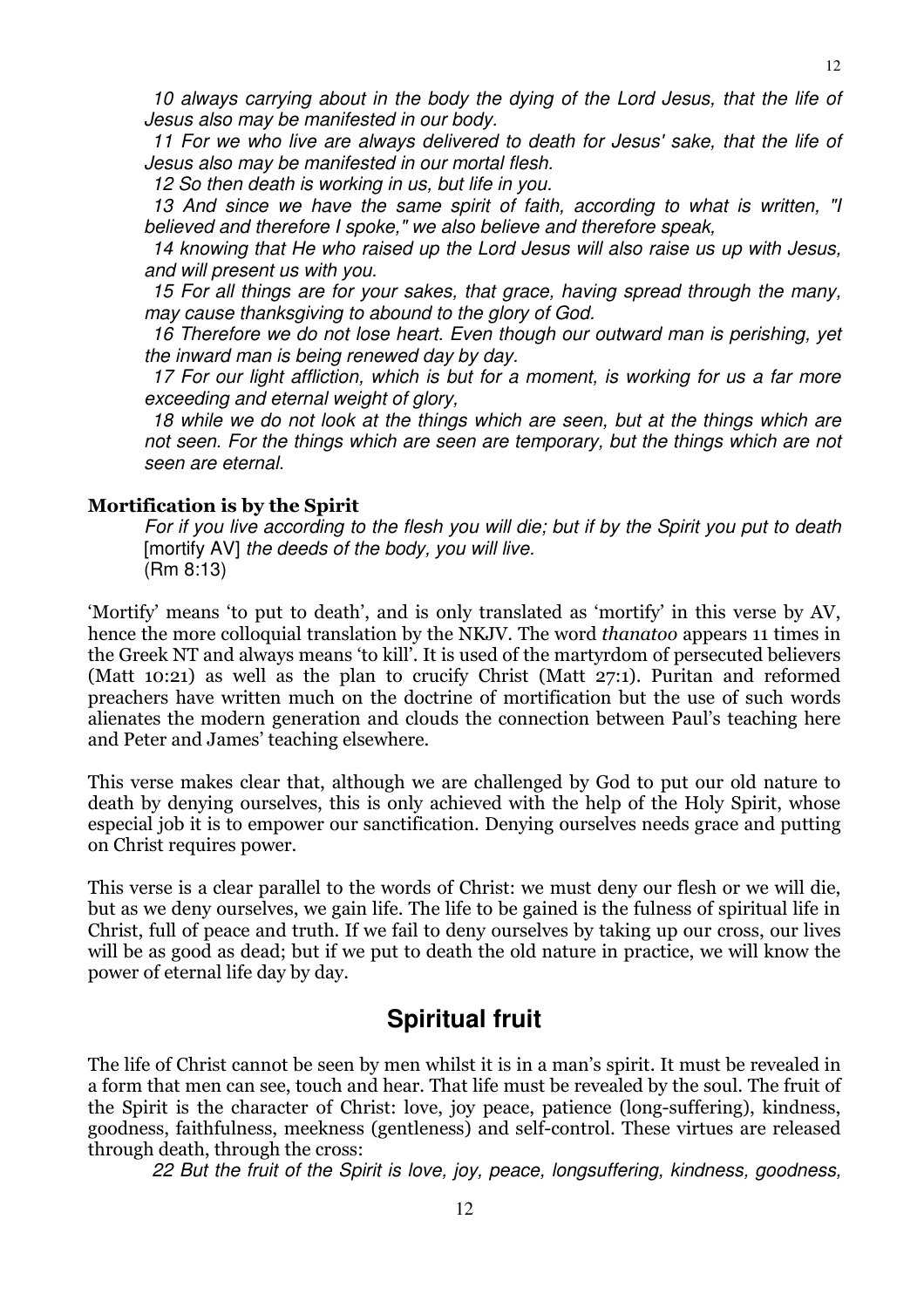23 gentleness, self-control. Against such there is no law. 24 And those who are Christ's have crucified the flesh with its passions and desires. 25 If we live in the Spirit, let us also walk in the Spirit. (Gal 5:22-25)

But put on the Lord Jesus Christ, and make no provision for the flesh, to fulfill its lusts. (Rm 13:14)

As the flesh (here, our old Adamic life) is put off (considered dead and crucified), the fruit of the Spirit can begin to form by experience in my soul. What is essentially, forensically and germinally true in my spirit (the new life of Christ), begins to be manifest in my soul - I become patient like Christ, loving like Christ, kind like Christ. God thus has a testimony to the world, a testimony which previously was only visible to angels in my spirit. This is the point of sanctification - testimony to God on the earth.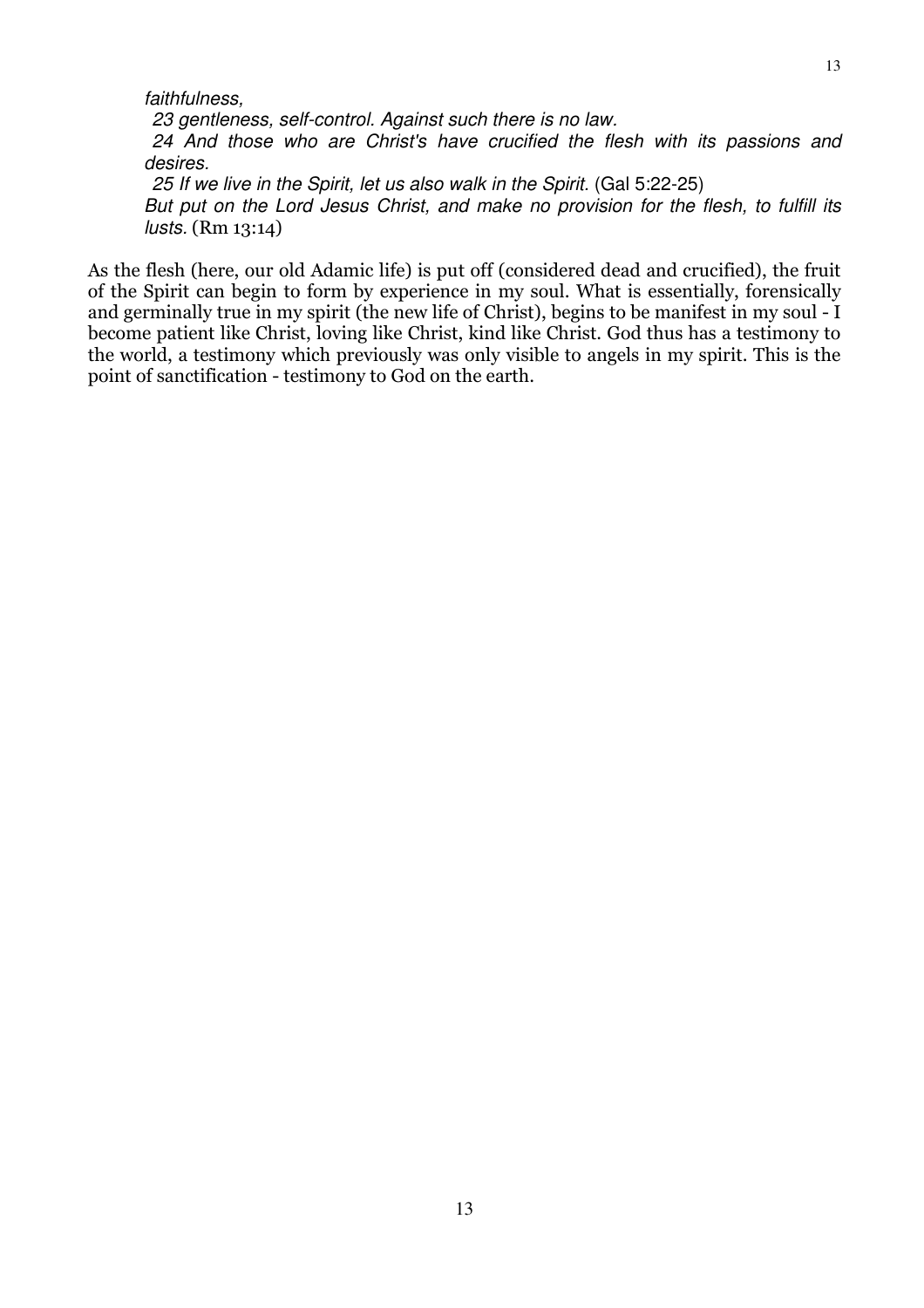### **What are the pastoral implications of all this?**

It is vital that a professed understanding of the clinical details and nuances of scripture don't end in merely making an exegetical point. There must be an application of all this or the words become just hot air. It is my contention that a proper understanding of what the Bible means by the salvation of the soul, self denial, putting of the old man and taking up the cross is crucial to a proper Christian walk. Without an understanding of, at least, the key principles discussed here there can be no proper sanctification, no true walking in the Spirit. Occasionally, one meets believers who live outwardly godly lives but do not understand what they are doing and have a poor grasp of God. They are sincerely seeking to obey objective commands, including to take thoughts captive, deny themselves etc. but their lives are legalistic and lack spiritual power. It is good that they seek to walk well, but it will be better if they understand why one needs understanding and grace to do so.

In the case of pastors, it is absolutely critical that they understand these doctrines or they will be unable to lead the flock forward into true spiritual living. The Biblical church leader must be able to impart knowledge and understanding or he will not feed God's people at all (Jer 3:15). A pastor after God's own heart will instruct in Biblical knowledge first and foremost.

Apart from being able to explain the texts accurately, very often an understanding of the manifestations of soul and spirit will enable a pastor to open up an otherwise intransigent counselling situation. Time after time one meets Christians who are seeking to run the race with a lead weight on their feet. They are trying to perform spiritual duties in the strength of their human soul. This is often seen in the unspiritual worship present in so many modern churches, a 'worship' dominated by: fleshly zeal, passionate emotions, sentimentality, wilful influence, pride, pseudo-intellectuality and so forth. It is not only charismatic churches which fail here, frequently reformed assemblies applaud intellectualism and homiletics but fail to develop spiritually mature believers. At the end of the day, the pastor's task is to grow saints not to entertain with sermons.

#### **The need of grace**

The story of David and Goliath has enthralled everyone for three thousand years. It is an archetypal saga of good triumphing over evil despite the overwhelming force of the enemy. David thus epitomises the grace of God in believers; all he had was conviction (faith) in his task and five smooth stones. The smooth stones themselves had experienced the 'suffering' of the water's rage and had all their rough edges worn down over many years. Their number (5) represents the Biblical number of grace - divine strength out of human weakness. David had no chance according to the world and the flesh, thus the opposing army ranks laughed; but David overcame the fierce opposition because God was with him and supplied his need.

This supply of grace is promised to all believers in the same God:

And God is able to make all grace abound toward you, that you, always having all sufficiency in all things, may have an abundance for every good work. (2 Cor 9:8) At ever point of need, God promises to supply what is necessary in our lack:

Let us therefore come boldly to the throne of grace, that we may obtain mercy and find grace to help in time of need. (Heb 4:16)

The Christian life is one long testimony of God being expressed in our lives through supplying grace in place of our weakness. The only thing we have to do is to recognise this necessity of grace and deny our own strengths. Yet this is the very thing which modern Christians are not being told to do. The modern emphasis is upon: feeling good about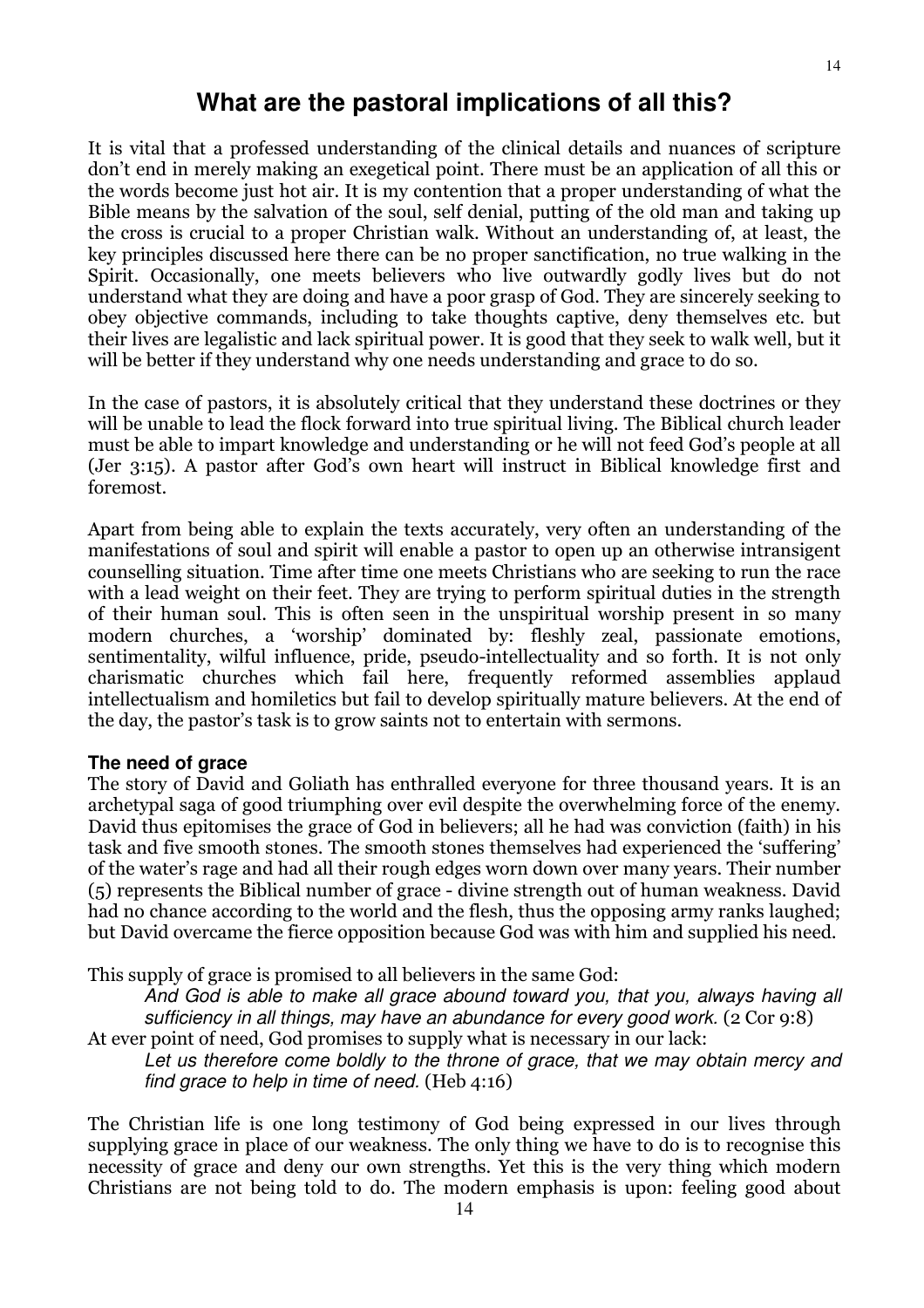yourself, having a positive self-image, avoiding negativity, being optimistic, being powerful. Even reformed folk fall too easily into the trap of considering natural strengths to be what is vital; hence pastors are usually professionally trained and are usually required to be articulate. Paul and Moses, however, both avoided fine sounding words and bemoaned their weakness, but had much grace. A solid theological background and clear speech are fine assets in themselves, but they are not the foremost requirements in being a good shepherd. God wants men after his own heart to be his godly under-shepherds, just like David, the shepherd-king or more importantly, just like his own Son, the good-shepherd.

Leaders must be those who do not lean upon their formal qualifications and personal strengths, but daily cry to God for a fresh supply of grace in order to work for him. And having received grace from God, they spend themselves and give it all away, confident of a fresh supply tomorrow.

#### **Walking worthy requires sound spiritual knowledge**

 9 For this reason we also, since the day we heard it, do not cease to pray for you, and to ask that you may be filled with the knowledge of His will in all wisdom and spiritual understanding;

 10 that you may walk worthy of the Lord, fully pleasing Him, being fruitful in every good work and increasing in the knowledge of God;

 11 strengthened with all might, according to His glorious power, for all patience and longsuffering with joy. (Col 1:9-11)

As well as pastors needing a deep understanding of the scriptures to be able to lead, the Lord's people need Biblical knowledge and wisdom to be able to live right. Without knowledge people perish (Hos 4:6). The doctrines we have looked at in this paper are not mere technicalities, they are life.

There is an ability to give a sound exposition of the scriptures and yet not impart any grace to the flock at all. Ministry needs unction. The Holy Spirit will never impart spiritual power to a man who works on the basis of his flesh, but always supports the man who trusts not in himself. We need 'wisdom' and 'spiritual understanding' as well as mere head knowledge. Intellectual knowledge is only the starting point for a deep understanding of the ways of God. How many preachers yield spiritual knowledge when they preach?

The power of godly preaching does not lie in the soul; it must come from an animated spirit empowered by God. It will use the gifts of the soul: the imagination of the intellect, the emotive power of the affections, the drive and application of the will, but these alone are not enough. Saints are only built up when God's gifts (true leaders, Eph 4:11-12) minister in the power of the Holy Spirit, to encourage and edify.

Yet this is not enough either, the Lord's people must receive this ministry and build upon it. Sitting under a lifetime of sermons, no matter how good, is no guarantee of growth in grace. Believers must grow in spiritual knowledge. Knowing why the acrostic is broken in Lamentations or being able to recite the Psalms by heart is not as important as understanding God's eternal purpose and how one fits into it. Paul's desire was that we should all be: 'filled with the knowledge of His will in all wisdom and spiritual understanding'. We must understand the character of God and the way he works in our lives. In this we can earnestly co-operate with him and bear good fruit.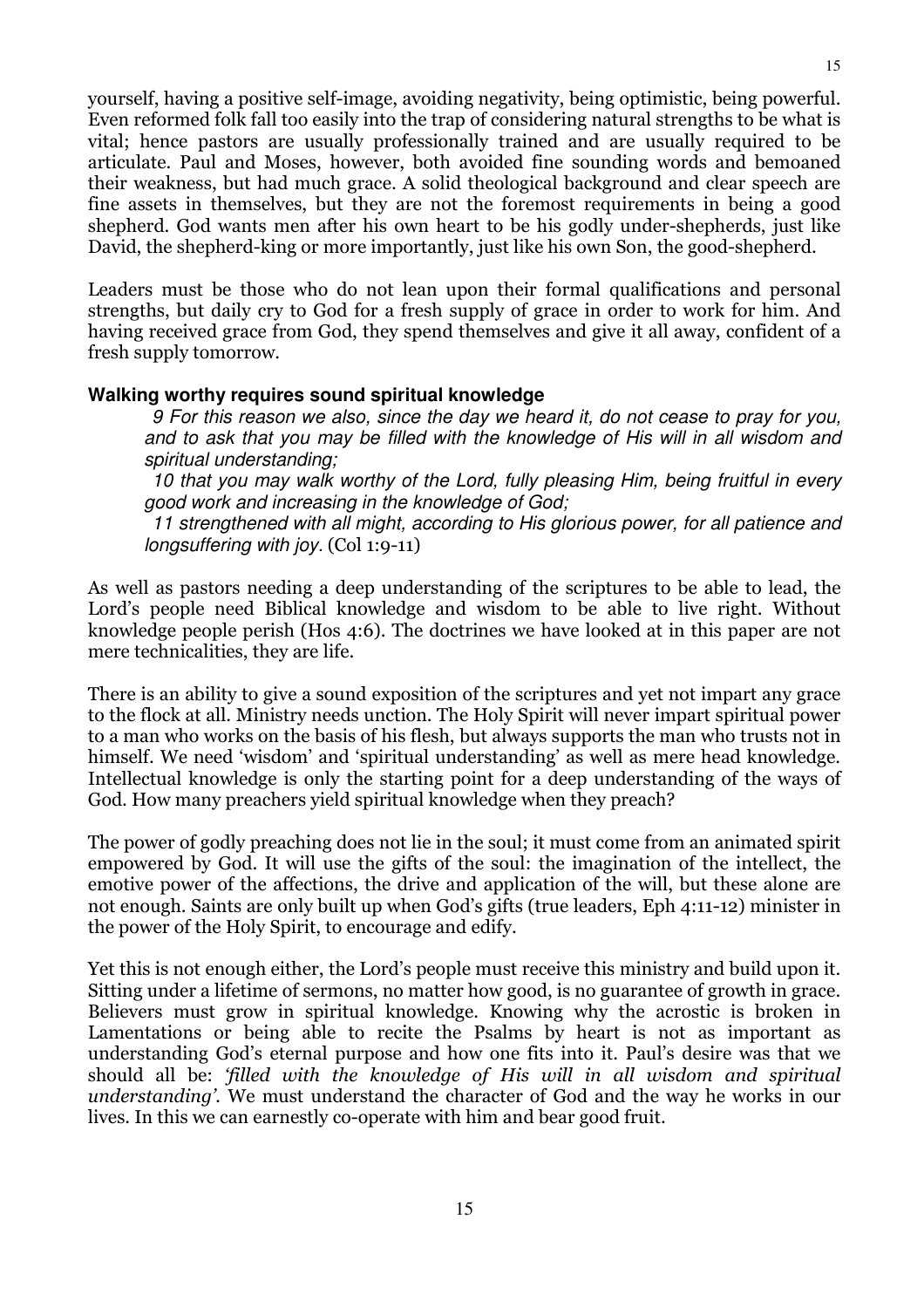#### Appendix One

# **Possible Interpretations of the 'saving the soul' Texts**

Whom having not seen you love. Though now you do not see Him, yet believing, you rejoice with joy inexpressible and full of glory, receiving the end [goal] of your faith -- the salvation of your souls.

(1 Peter 1:8-9)

One could try to make this read that 'your faith' is really God's gift of saving faith and that the 'soul' is a generic reference to the whole man. As a result of believing in Christ, we have joy and will receive the fullness of salvation for the whole man in the future at the second coming.

But Peter's context is one of suffering and trials being experienced by the Lord's people in persecution. He applies this as being God's means of proving the genuineness of their own faith (v7). Can Peter logically be identifying the believer's own, personal, proved, worked-out faith in verse 7 and then (despite calling it 'your faith') be speaking of the gift of faith for an unbeliever's salvation two verses later? He has already referred to these saints being elect, sanctified and sprinkled in the blood of Christ in v2, and being born again believers in v3. These folk have an undefiled inheritance and are kept by the power of God (v4-5). After a logical and grammatical stop placed by translators, Peter moves on to talk about personal trials of individual faith and explains that this is part of God's plan of continuing sanctification for them which results in the salvation of the soul. He later re-applies this to exhort them to continue (v14ff) to not be conformed to former lusts, to be holy as God is holy, and to walk in reverential fear. He then emphasises that redemption was not by former religious conduct but by the blood of Christ (v18-19).

#### Since you have purified your souls in obeying the truth through the Spirit in sincere love of the brethren, love one another fervently with a pure heart. (1 Pet 1:22)

It is in this context that he then mentions the above text. 'Have purified' is not an aorist tense referring to regeneration in the past, but is an active passive verb. It literally reads: 'your souls, having purified in the obedience of the truth through the Spirit to brotherly love unfeigned, out of a pure heart one another love ye earnestly'. Peter is talking about an ongoing purification which is accomplished in the soul through obedience to the truth. It is part of his exhortation to live a holy life and love the brethren and not give in to temptation to apostatise in the trial of persecution.

#### Therefore let those who suffer according to the will of God commit their souls to Him in doing good, as to a faithful Creator. (1 Pet 4:19)

He returns to this theme in 4:12 when he talks of the 'fiery ordeal' of persecution suffered under the Roman Emperor Nero. This is a cause for rejoicing, as it is fellowshipping in Christ's sufferings, just as he was persecuted by Romans. He then again exhorts the believers to holy, ethical standards and closes this section with the above text. Suffering and self denial is part of trusting the soul to the will of God and must be accompanied by doing good. We were created for good works, we honour the creator by performing them.

None of these verses are about the accomplishment of redemption by Christ which we implement through the instrument of our faith, given to us by God. Apart from making no theological sense, it forms no part in the thrust of Peter's exhortation to act righteously in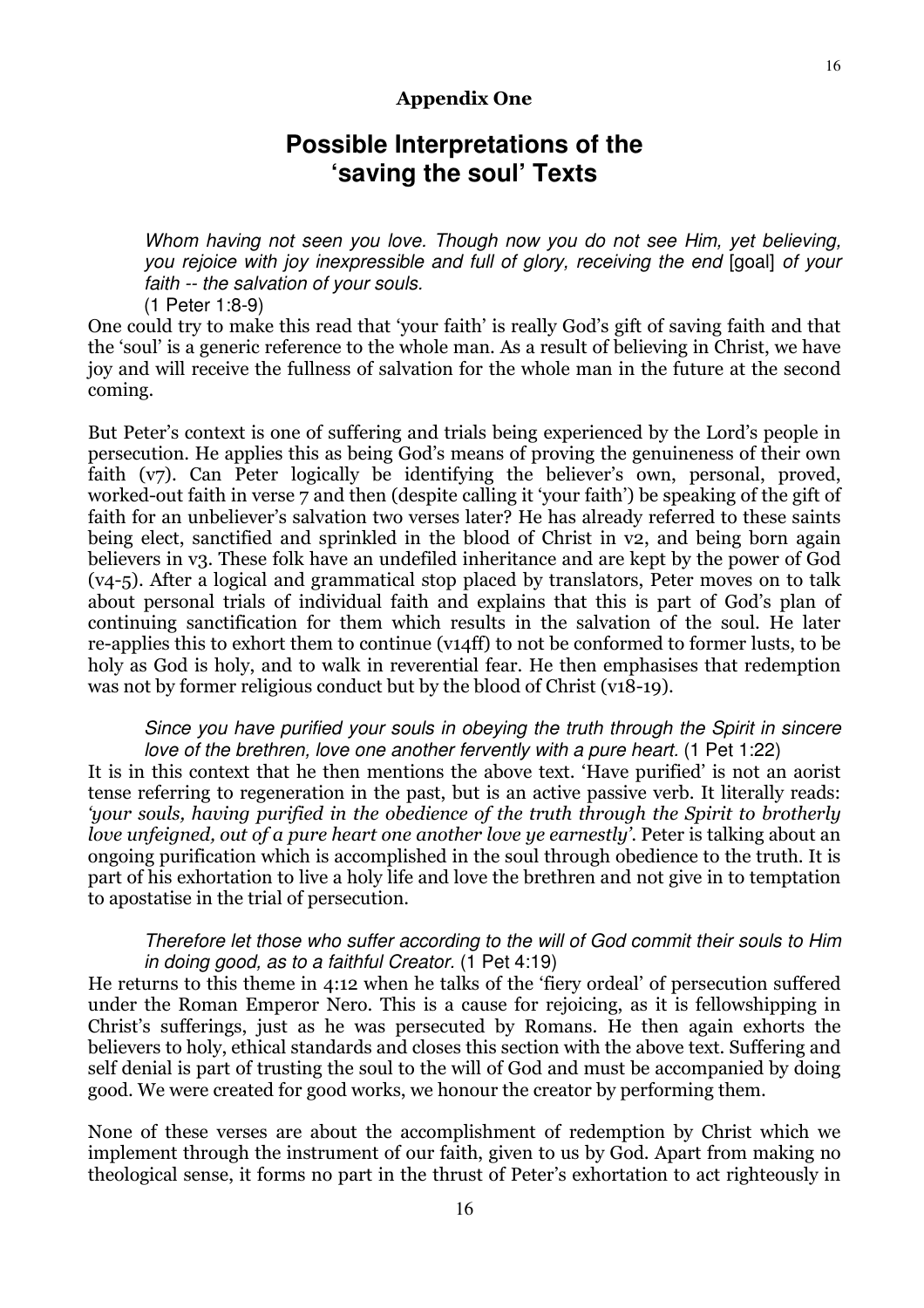#### suffering.

Note:

The only text that could possibly be interpreted this way is 1 Pt 1:22. Most expositors completely ignore the problem posed by Peter's mention of believers purifying their own souls; but those who do (such as John Gill) always place it in the context of conversion. So 'you purified your souls' really is a way of saying we believed in Christ. But this is untenable, partly for the reasons given above. But also note:

- Would an apostle make such a bald statement that man purifies his soul, if soul here meant soul/spirit? This suggests meritorious works.
- Though mentioned in the context of redemption, Peter finished stating the facts of Christ's redemption earlier. We were not redeemed by worldly things (v18); but with Christ's blood (v19); who was predestined for this sacrifice (v20); through grace we believed in him as Messiah; our faith and hope are now in God (v21). Peter then applies this salvation to ongoing conduct in v22. Indeed in v23 he specifically puts this conduct after regeneration.
- Purifying our souls cannot refer to the faith of conversion. In regeneration we receive a new nature - this is said to be a new heart and a new spirit. We are never said to receive a new soul - the soul is gradually changed and this is the process of sanctification (what changes if there is no separate soul?). If, as bipartite teachers insist, the soul and spirit are the same thing, how can salvation be something we achieve; how can we purify our spirit. Regeneration is something done by God outside our influence. Either this verse teaches that the soul is purified as the believer mortifies his flesh in sanctification and this is separate to his spirit which is already saved and changed where the new nature dwells; or, the believer saves himself, converts himself - 'you purified your souls'. If we fail to teach the difference between soul and spirit, we end up teaching works righteousness.
- The purifying of the soul is here said to be accomplished in a certain way it was done, in obeying the truth through the Spirit in sincere love of the brethren. Loving the brethren and obeying the truth through the Spirit resulted in the soul being purified. Now expositors may get round part of this by saying that purifying the soul equates to believing the truth and refers to conversion, but what about loving the brethren. Fellow believers were not brethren when we were unregenerate. Neither is loving people a constituent part of conversion. Again the result is works righteousness.

There is no doubt that Peter is referring to something that happens after conversion. The purifying of the soul is a part of sanctification and involves obeying the truth through the Spirit that results in love of the brethren.

\*\*\*\*\*\*\*\*\*\*\*\*\*\*\*\*\*\*\*\*\*\*

Therefore lay aside all filthiness and overflow of wickedness, and receive with meekness the implanted word, which is able to save your souls. (Jm 1:21)

The usual interpretation of this text would only make sense if it could be proved that James is talking to unbelievers up to this point. The thrust would then be: lay aside wickedness (repent) receive the word (believe the Gospel) and be saved.

But this makes no sense at all. Firstly, all accept that James is talking to Christians, his brethren (v2, 9) who receive wisdom from the Lord (v $5$ ), who ask God in faith (v $6$ ); for these and many other reasons all accept that James is talking to Jewish believers. But even if we could not be sure in the context, in verse 21 the word to be received, and which saves, is said to be already implanted in these people's hearts. This is not the redemption of the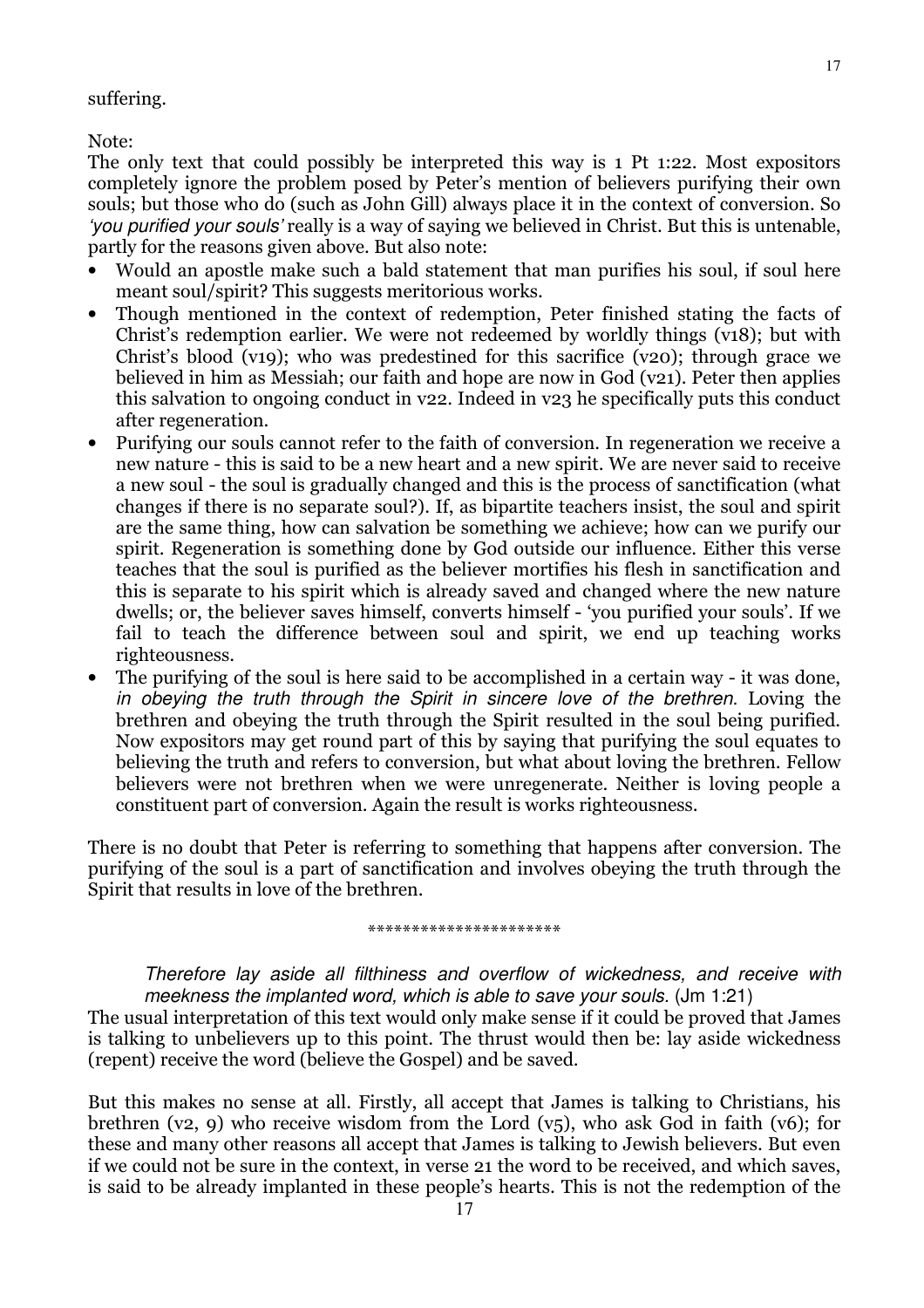James starts talking about the problems of sin and its practical effects. He mentions: temptation (v12-13), lusts (v14-15), erring (v16) and anger (v19-20).; whereupon he exhorts his readers to take practical sanctification seriously: drop wicked behaviour (literally: 'put off filth and the abundance of malice') and meekly obey the word of God from the heart (literally: 'gently take hold of the inborn logos'). This putting off of the old nature and putting on the new man James calls, 'the salvation of the soul'. What could be clearer? This completely ties up with Peter's exhortation above and Paul's description in Ephesians that sanctification is: choosing the putting off of sinful flesh, putting on the life of Christ which results in soul salvation.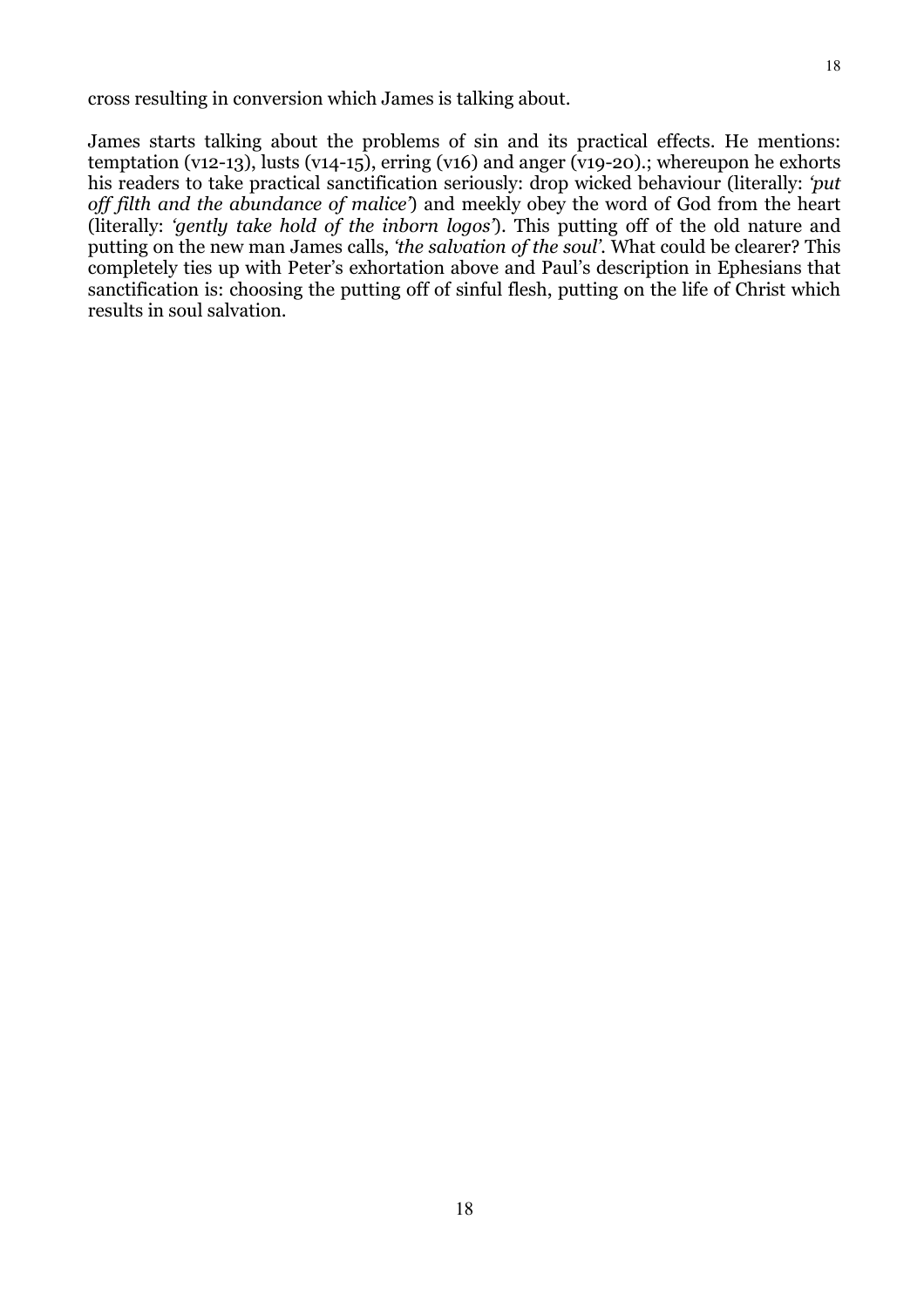# **Synonyms of the life of true discipleship**

| The side of death                          | The side of life                                      |
|--------------------------------------------|-------------------------------------------------------|
| Dying to one's self                        | The salvation of the soul $($ Jn 12:24; $Jm$ 1:21 $)$ |
| Taking up the cross ( <i>i.e.</i> death)   | Resurrection life (Mt 10:38; Phil 3:10)               |
| Losing one's life ('soul')                 | Saving it to eternal life (Mt 10:39; Jn 12:25)        |
| Putting off the old man                    | Putting on the new man (Eph $4:22-24$ ) =             |
|                                            | being renewed in the spirit of your mind              |
| Putting to death your members              | Putting on the new man $(Col 3:5)$                    |
| Crucifixion of the flesh                   | Walking in the Spirit (Gal 5:24-25)                   |
| Hating one's life/soul                     | Keeping one's life/soul (Jn 12:25)                    |
| Outward man perishing                      | Inward man renewed (2 Cor 4:16)                       |
| Present body as living sacrifice           | Transformed by renewal of the mind (Rm)               |
|                                            | $12:1-2)$                                             |
| Carrying about the dying of the Lord Jesus | The manifestation of Jesus (2 Cor 4:10)               |
| Don't use members as objects of sin        | Present your members as resurrected                   |
|                                            | instruments of righteousness (Rm 6:13)                |
| Accept that body of sin done away with     | Walk in newness of life $(Rm 6:4,6)$                  |

# **Synonyms for wrong living**

| Loving your life $(Jn 12:25)$            |
|------------------------------------------|
| Walking in the flesh (Rm 8:1)            |
| Living according to the flesh $(Rm 8:5)$ |
| Sowing to the flesh (Gal 6:8)            |
| 'Keeping on' the old man (Eph 4:22)      |
| Slaves of sin (Rm 6:6)                   |
| Living for ourselves (2 Cor 5:15)        |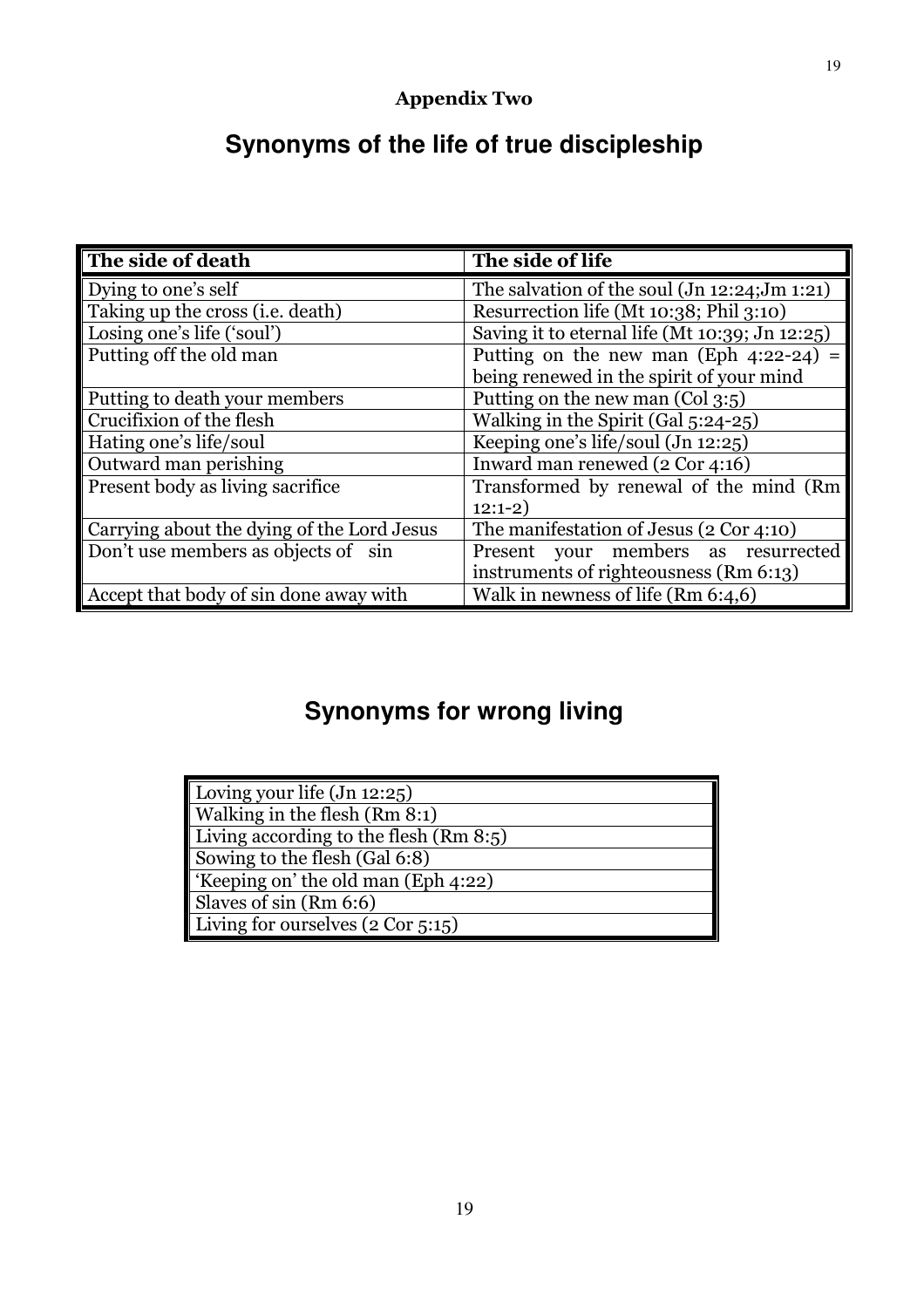# **What was changed at regeneration?**

Create in me a clean heart, O God, And renew a steadfast spirit within me. (Ps 51:10)

A new heart also will I give you, and a new spirit will I put within you: and I will take away the stony heart out of your flesh, and I will give you an heart of flesh. (Ezekiel 36:26)

Reformed evangelists have used the latter text for hundreds of years in explaining what takes place in regeneration, although the words are initially applied to Israel. A more particular stance is applied by Ezekiel to individual Israelites in 18:30-32,

 30 "Therefore I will judge you, O house of Israel, every one according to his ways," says the Lord GOD. "Repent, and turn from all your transgressions, so that iniquity will not be your ruin.

 31 "Cast away from you all the transgressions which you have committed, and get yourselves a new heart and a new spirit. For why should you die, O house of Israel? 32 "For I have no pleasure in the death of one who dies," says the Lord GOD. "Therefore turn and live!"

Despite accepting that conversion clearly involves the creation of a new heart and spirit as the vital part of regeneration, theological explanations of sanctification subsequently become hopelessly confused with regeneration.

Taking the usually worthy Dabney as an example:

[Regeneration] implants a life which the second [sanctification] nourishes and develops. It is the heart of man, or his soul, which is the seat of the first [Regeneration]. It is, of course, the same heart, which is the seat of the second [sanctification].<sup>8</sup>

Thus regeneration occurs in the soul, which Dabney elsewhere states is the will, emotions and mind, and the soul is the same thing as the heart. Then this same heart/soul, despite having been regenerated, needs to be subsequently, progressively sanctified.

So, the standard explanation for the impact of sanctification upon man is that:

- at regeneration the whole man was changed, at least in some measure. This is explained as the whole soul (by which they really mean soul and spirit) in all its parts, which they also accept as comprising will, emotions and mind. [Already there is confusion as an organ of spirit cannot also be an organ of the unspiritual faculties of emotions or will.]
- Despite this, they then state that man still sins. But what part sins if his whole personality has been regenerated? If the soul is man's whole inner nature, what can sin if God has regenerated it? If my mind was made new, why should it think bad thoughts?
- If we say that man is able to sin, despite his whole soul being transformed, then God has failed in a work of redemption.
- If we say that the soul (soul & spirit) was renewed but then becomes impure, requiring cleansing just like a once new garment, then nothing in man was truly changed eternally, but the life Christ gives is eternal. There has to be something deeper which was eternally changed.
- If sanctification progressively and successfully deals with sin, why does Eph 4:22 state

 $\overline{a}$ 

<sup>8</sup> R.L. Dabney, Systematic Theology, chap. 25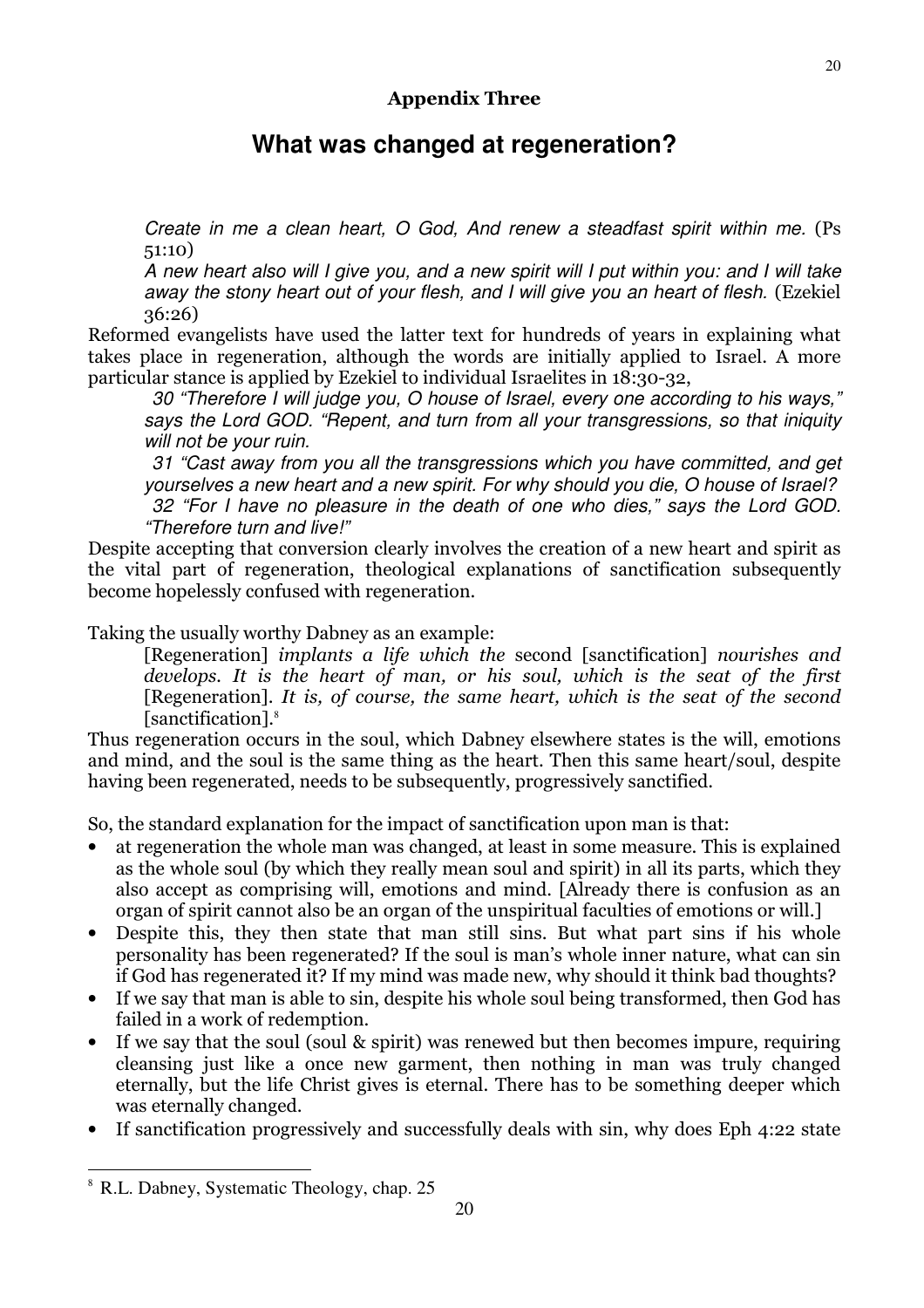that the old nature 'waxeth corrupt', 'is being corrupted'. The old nature is never converted in scripture but destroyed. How can a regenerated soul get worse?

- Where does scripture say that the soul was regenerated?
- Either man's soul was changed or it wasn't. If it was changed, he could not sin as God cannot do an incomplete work. If it wasn't changed (so that his mind, will and emotions still sin) what did really happen at regeneration (which certainly changed something)?

The answer is that man is tripartite, not just body and soul. Unless the soul is divided into soul and spirit there is unanswerable confusion. In this system:

- At regeneration God transforms the human heart (the absolute seat of human personality) as well as the human spirit (the seat of spiritual life); just as the texts above state.
- The soul (the organ of personal expression, comprising of mind, will and emotions) is not changed. This is left to be saved as part of the process of sanctification, finally completed at the Second Coming of Christ.
- This is why scripture can state that the old man is not only corrupt, but is being corrupted (Eph 4:22). There is a part of the soul where the old nature resides and which is never transformed but is legally 'dead' and finally removed at death or the Second Coming of Christ.

The obvious question is: if the soul is the personality, where is the heart if that is also the real person?

The answer is that the heart is the deepest part of the personality of man and is closely connected to the spirit (a yet deeper intuitive / communicative part of man), which is why they are transformed together. If forms the gateway from the spirit to the soul and is the nerve centre for the soul like the brain is to the body. The brain is connected to the body and commands the limbs, but it is not a limb, has no muscles and is a completely different organ. So too, the heart. The Bible explains that it is the heart which determines all our actions, it is the root and spring of our choices (Prov 4:24); because it is the gateway from God's Spirit in my spirit, through to determining actions in my soul.

It is formed by what the Greek calls the nous which is part of the mind, and the conscience which is part of the spirit.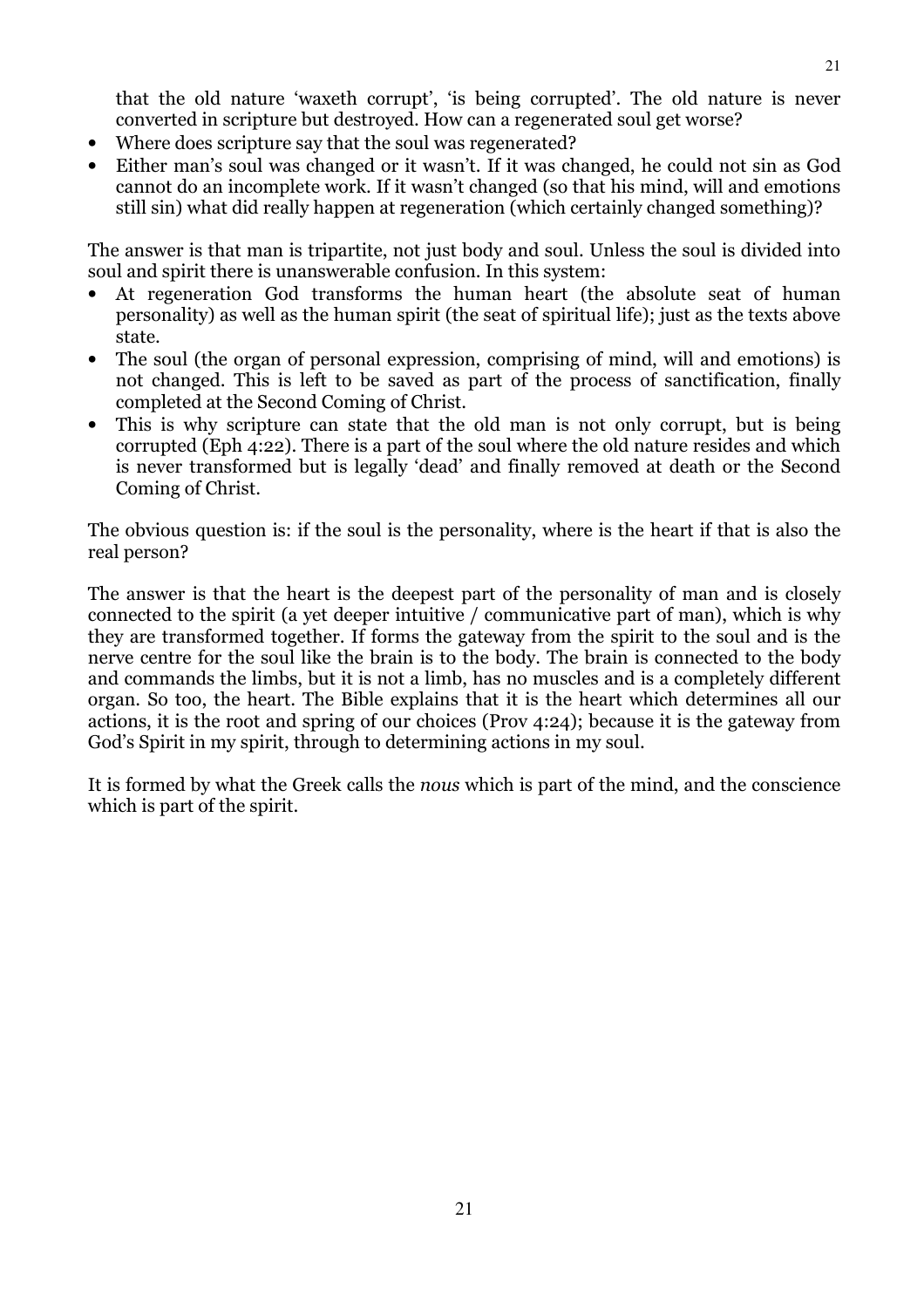

### **Texts to support this**

What is the heart

- The heart is the real self (Ps 4:4; Prov 4:24; Matt 12:34-35, 15:18-19).
- Heart is connected with operations of mind, e.g. to search the heart is to test the mind Hebrew parallelism (Jer 17:10; Job 38:36, 1 Sam 2:35; there are frequent mentions of a purpose being from the heart and the mind in OT).
- The heart is connected with the human spirit (Rm 2:29; 1 Pt 3:4; Dan 5:20; Ezek 21:7;Ps 143:4; Jos 5:1; repeated mentions).
- But the spirit (the home-base of God's Spirit) is deeper than heart (Prov 20:27; Ps 77:6). Actions said to be out of the heart result from following the source in the human spirit (Ezek 13:3).
- Heart found after soul and spirit divided (Heb 4:12).

#### What is the conscience

- Conscience is connected with the heart (Rm 2:15, 1 Tim 1:5).
- Conscience is in the heart (Heb 10:22; 1Jn 3:20).
- Conscience connected with spirit (Rm 9:1).
- Conscience is in the spirit and is deeper than the mind (Prov 20:27).
- Conscience connected with mind (nous, Titus 1:15).

#### What is the 'nous'? $\frac{9}{2}$

 $\overline{a}$ 

- Nous is the Greek word used for the word 'mind', 'intellect', 'understanding', 'perception', 'reason'. The organ of thought and the faculty of spiritual discernment. There are other Greek words used for narrower thoughts, disposition, intention, faculty of knowledge (dianoia) or experiential insight, comprehension (synesis) and occasionally epistamai is used for cognisance. Various other words are used for: 'thoughts', 'consider', 'thinking' etc.
- Nous is especially connected with *logos* ('word', hence expressed reason).
- The mind obviously comprises many functions, such as directing the legs to move, the

<sup>9</sup> I acknowledge a debt here to, *The Dictionary of New Testament Theology*, Ed. Colin Brown, Vol 3, p122ff.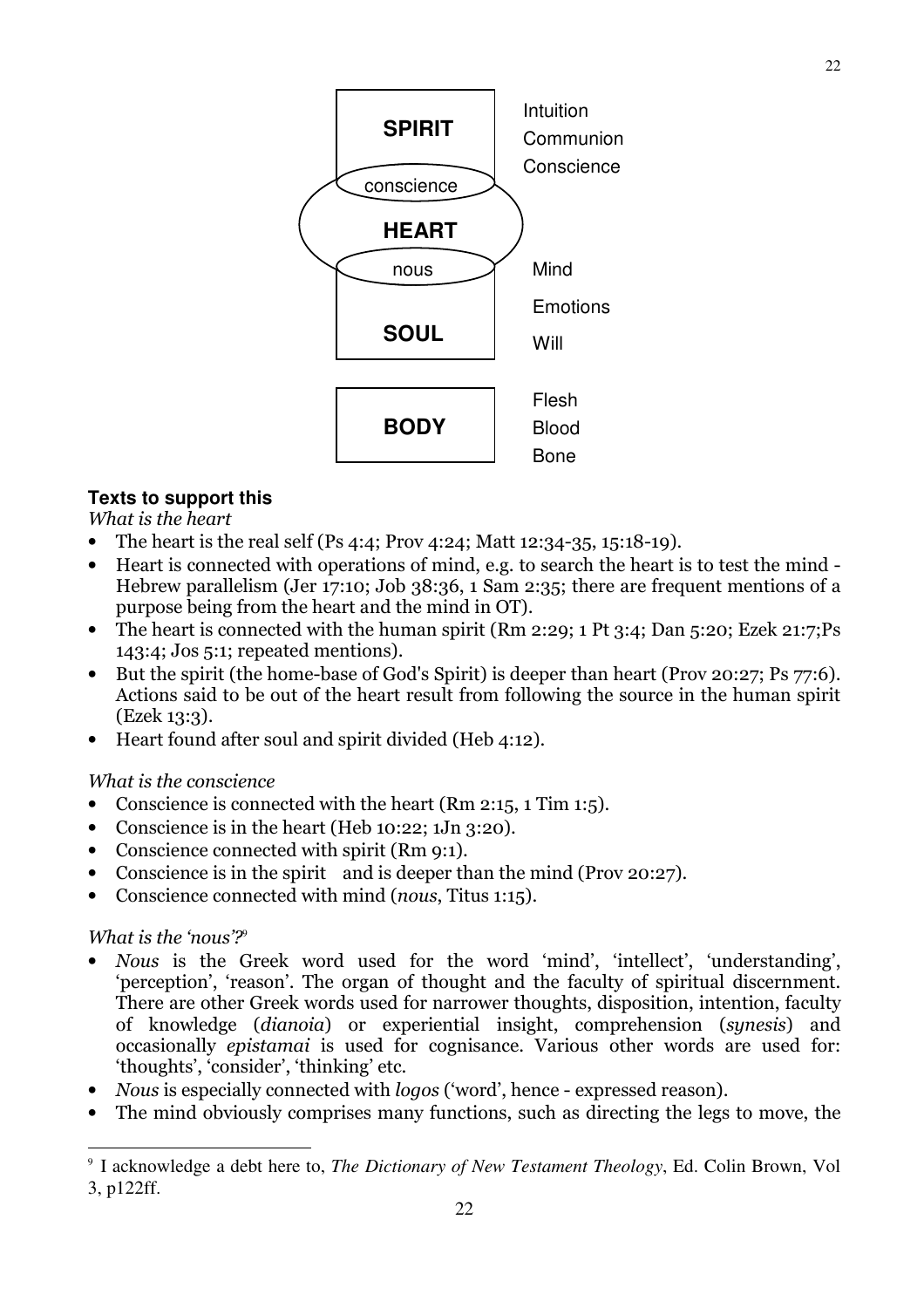hands to grasp. Nous is not used for these lower functions but for the higher conceptual purposes of man. In Greek philosophy, nous was used for the highest aspect of the soul, not for the ordinary realm of thought. It is the most important part of the mind. The Greeks frequently connected the nous with the divine mind.

- In the Greek Old Testament, nous is usually connected with the heart. Hebrew language has less philosophical finesse or available words; in any case, the Hebrew emphasis is not so focused upon theoretical examination of man's inner disposition as it is with right conduct and the will.
- Most of the uses of the *nous* group of words come from Paul's writings. Like the later fathers, he sought to utilise Greek philosophical concepts, working methods and words in his exposition of anthropology and the relationship of faith with knowledge; although he rejected fleshly, Hellenistic solutions.
- Paul attaches a religious, spiritual aspect to the nous. It becomes a faculty of judgment in relationship with the conscience (Titus 1:15); a term almost synonymous with 'faith'. It is a corrupt mind which results in corrupt faith (1 Tim 6:5; 2 Tim 3:8). It also means the inner man, a spiritual knowledge focused upon God despite the failings of the flesh (Rm 7:23,25).
- It is the nous ('understanding') which the risen Christ opened that the disciples might understand (suneimi) the scriptures (Lk 24:45). It is the person with a functioning nous who understands the mystery of the divine plan (Rev 13:18, 17:9; note that suneimi, 'understanding', is not used here).
- Paul speaks of the nous of God (Rm 11:34), the nous of the Lord and the noun (accusative case) of Christ (1 Cor 2:16).
- The ability to perceive spiritual things is called *noeo* (from *nous*). The action of *noeo* is an activity of the heart (Isa 6:9-10); a spiritual recognition ('understanding', Jn 12:40, 'perceived' Rm 1:20; 'understand' Matt 24:15). Thus, knowledge of God is through the nous of a believer applying itself as perception (*noeo*).
- In simple terms, in the New Testament nous is the faculty of spiritual discernment within the mind and heart. In comparison, *dianoia* means: human understanding, the ability to think and the resulting attitude of faith. Men who lack any comprehension of God suffer from *anoia*, the absence of *nous* or *dianoia* (Lk 6:11; 2 Tim 3:9).

#### **Conclusion**

So the heart is the deepest part of personality, the real me. It contains within it both the conscience and the nous. As such it is connected with the soul, yet it is also within the spirit. The spirit is deeper than the heart, the mind and the soul. Man dwells in the heart, God dwells in the spirit. This is why spiritually dead men are not physically dead men.

#### **Questions**

1. The heart is created anew and contains the mind; but the mind is also part of the soul which is not re-created. The mind also needs continual renewing. There is confusion and contradiction here.

Answer

- The creation of a new heart must mean a cleansing and renewal, giving man a new start like a baby (hence born again), not a once for all perfecting. It is a new type of heart (metaphorically: flesh not stone, i.e. sensitive, not set upon sin).
- This renewal must be continued; believers can cleanse their hearts as part of salvation (1) Jn 1:9). Unbelievers cannot (Jer 13:23).
- Converts also have their mind changed and enlightened to be able to receive truth (Heb 8:10). This mind can be perverted and needs constant renewal (Rm 12:2).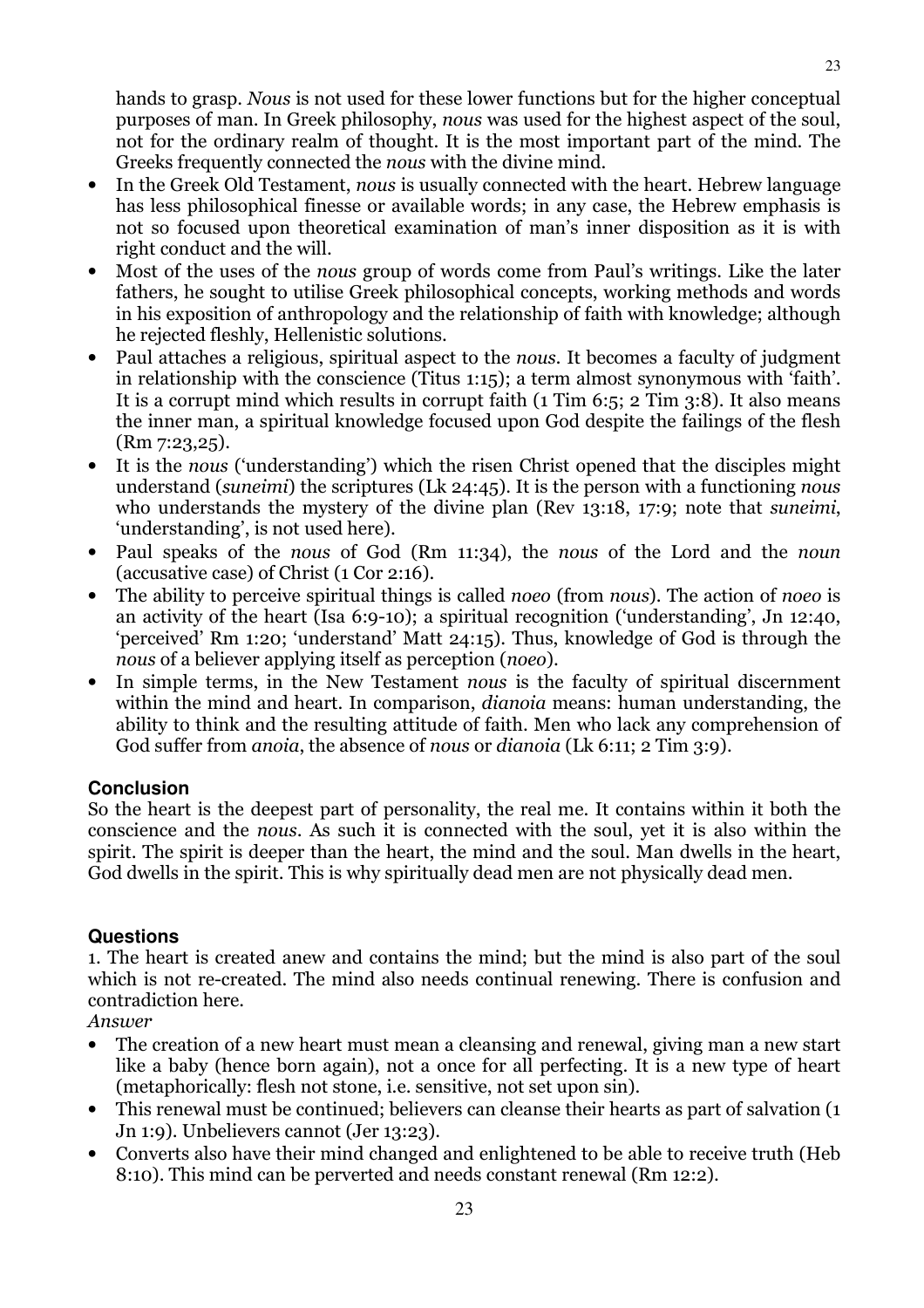2. The spirit (which is re-created and perfected) contains the conscience, but the conscience needs to be continually cleansed and matured. Explain. Answer

- The perfection, of the quickening/regeneration of the spirit, must apply principally to the intuition and communion faculties in order to facilitate interaction with God and form a depository for the new man and a home for the Spirit. The Spirit could not dwell in something which is sinful.
- The conscience, like the heart is cleansed and renewed, the natural conscience is evil (Heb 10:22), it condones sin if we repeatedly, wilfully break God's law. Yet the renewed conscience can be defiled. It is a new conscience, not a perfect conscience. Like a garment (or the heart) it is perfect when new but can be seared (1 Tm 4:2), made to stumble (Acts 24:16), weakened (1 Cor 8:7,10,12) and damaged (Titus 1:15), and must be taught and developed (1 Cor 10:25-31). A goal of the Gospel is a good (1 Tim 1:5,19) and pure conscience (1 Tim 3:9).

3. If the spirit is regenerated and perfected, and if it is a holy place to provide a home for the Holy Spirit, why is the human spirit said to be able to be defiled?

• Defilement of spirit (2 Cor 7:1) must mean defilement of conscience (which is in the spirit and can be defiled, see above) resulting from wrong thinking. The Holy Spirit does not reside in the conscience but in the realms of communion and intuition. Cleansing is by renewing of the mind, and right thinking.

So, what is purely spirit is perfected: intuition, communion and the new man. But these can be ignored by us. These are the basis of our relationship with God and the seed which is to bear fruit fully at the Parousia.

What is partly spirit, or is closely connected with spirit, is changed, renewed and empowered: the heart, the conscience and the mind. But these can be defiled and corrupted and all need renewing and developing. Unbelievers cannot change these things.

The soul is not affected directly by the 're-creative' redemption of the cross. This is where the old man resides and which grows corrupt. The soul has to be denied, put under the cross and is gradually saved as it loses it influence from the old nature.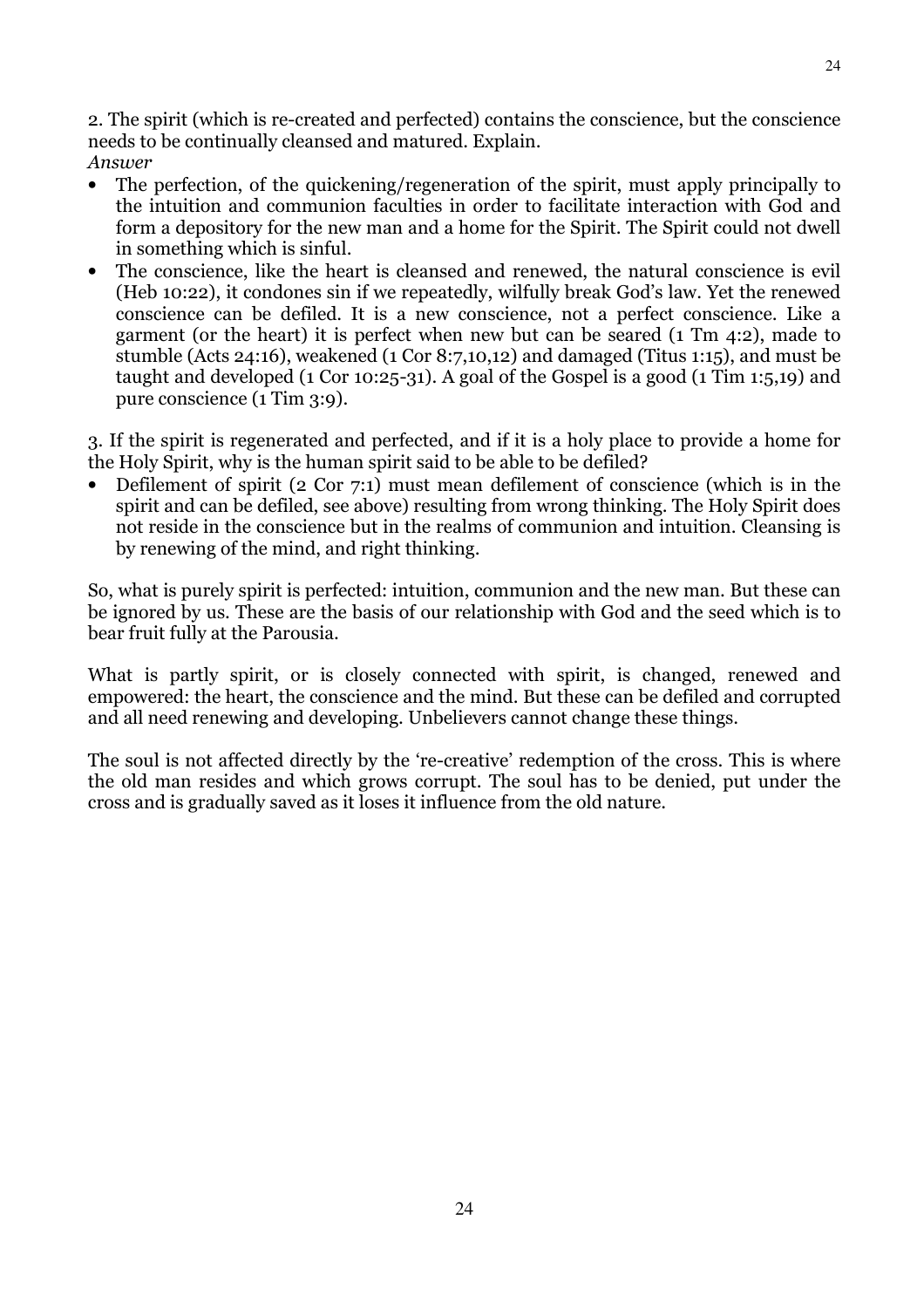### **What is it that we die to?**

The soul, the true personality, is saved by putting something off, discipleship is maintained by dying to ourselves; but the apostles seem to vary the object of this mortification. The words used are: body, self, old man (nature), flesh, body of sin etc.

It is clear that in sanctification these all mean the same thing, viz. the old Adamic life that we lived exclusively in before conversion which knows nothing of grace or salvation. The words 'flesh' and 'body' themselves have a variety of meanings: the physical body, the whole man, or even a corporate group of people. So we have to be careful as we apply these words.

#### Sometimes Paul uses 'flesh' and body' interchangeably in the same verse:

For if you live according to the flesh you will die; but if by the Spirit you put to death the deeds of the body, you will live. (Rm 8:13)

Paul has used the word 'flesh' in contradistinction to the Spirit throughout Rm 8, but as he moves on to consider outward deeds (the manifestation of the fleshly principle) he chooses to use the word; 'body'. It is not the physical body which is evil, but the sinful principle which expresses itself through it. The flesh corrupts the body so that it becomes a 'body of sin', an instrument of evil (Rm 6:6, 8:10).

Sin in us has various faces. Considered as our original nature it is 'the old man'. Considered as a spiritual force it is 'flesh' not 'Spirit'. Considered as its effect on the sensual, material world it is a dead body of sin. The 'flesh' (considered as the sinful principle) and the 'old man' are synonymous as is clearly seen throughout Paul's discursions on the subject.<sup>10</sup> This is the old 'self' which we have to die to.

How is the flesh connected to the soul? The soul is a vehicle for self-expression. When it is dominated by the Spirit of God through the human spirit, the body becomes a vehicle for good works. However, when the soul is dominated by the old nature and temptation, it becomes flesh and the result in the body is a vehicle for sin.

To help us understand what is meant in practice, Paul lists the works of the flesh (Gal 5:19) or the old man (Col 3:5,9) several times, viz: adultery, fornication, uncleanness, anger, wrath, malice, blasphemy, filthy language etc. If we fail to understand the theology behind it, we have no excuse for failure because we can all see that such actions are evil and must be put off. Just attacking the deed is of no use; a branch cut off a tree will regrow. The roots must feel the blow of the axe, the principle of evil in us, the old man, must be crucified in practice.

Mortifying the old man is the removing of those things which feed it and give it strength. The more we live by the Spirit, put on the new man, the less power the old nature has. This is why crucifixion is used as a picture of denying the old life. Crucifixion was a long, slow death whereby the body was gradually deprived of strength, food, water and ultimately, breath.

The reason why we need the help of the Holy Spirit is because the root of the destruction of the old man was achieved by Christ on the cross (Rm 6:6), but we work through this principle by faith since our soul was not destroyed or finally changed at conversion. To

 $\overline{a}$ 

<sup>10</sup> *'The body' in the close of this verse is the same with 'the flesh' in the beginning. ... The 'body' here is the same with the 'old man' and the 'body of sin' Rm 6:6.* John Owen, *Works*, Vol 6, p6, Banner of Truth Edition.